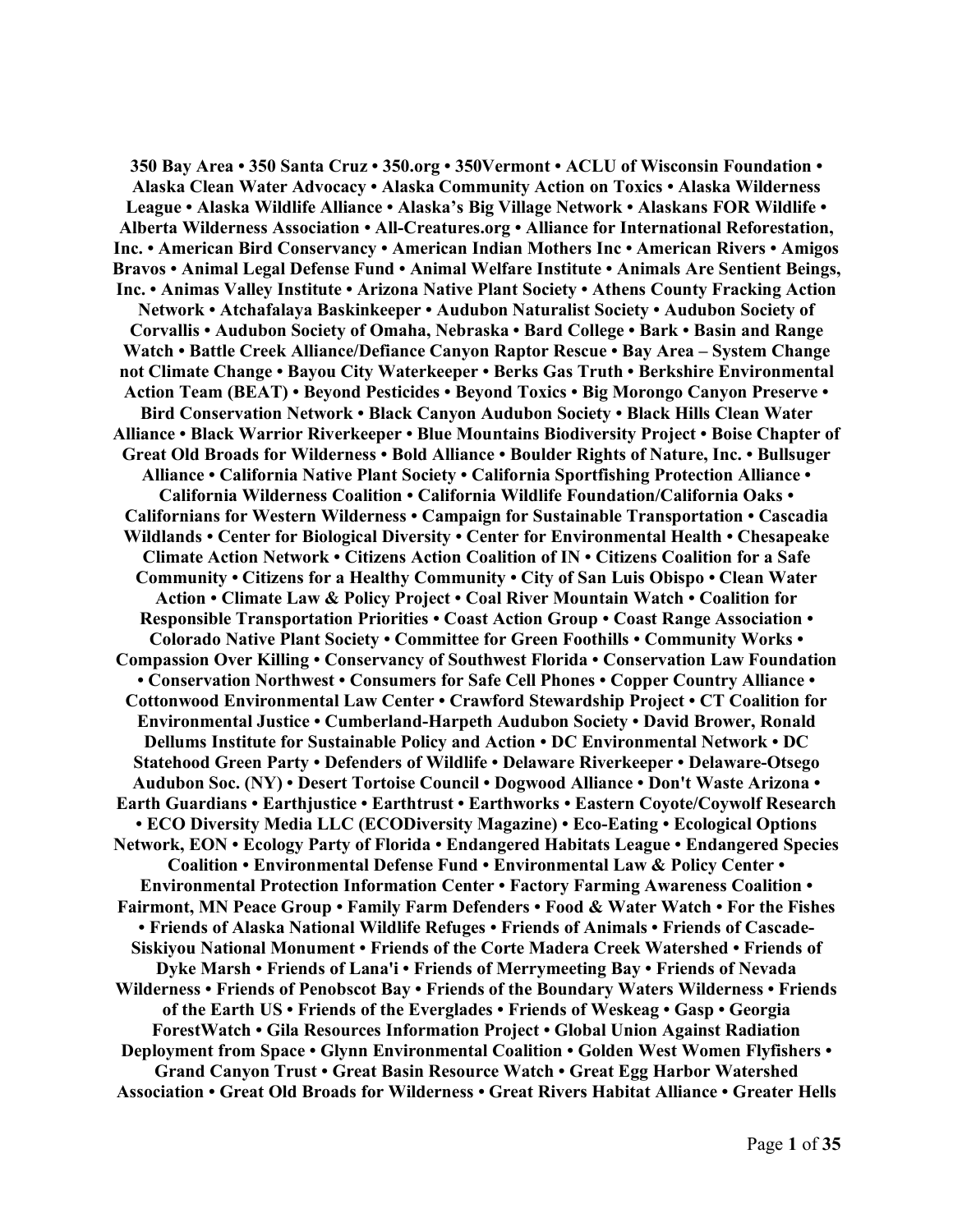**Canyon Council • Greater Yellowstone Coalition • Green Party of TN • Green River Action Network • GreenLatinos • Greenpeace USA • Greenway Transit Service • Growing Alternative Resource Development and Enterprise Network (GARDEN), Inc. • Harambee House, Inc. • Hawaii Audubon Society • Health Professionals for a Healthy Climate • Healthy Communities & Environmental Justice Conservation Law Foundation • Heartwood • Hispanic Federation • Houston Audubon • Howling For Wolves • Humboldt Baykeeper • Idaho Rivers United • In Defense of Animals • In the Public Interest • Indiana Forest Alliance • Citizen • Inland Ocean Coalition • Institute for Applied Ecology • Institute for Fisheries Resources (IFR) • International Marine Mammal Project, Earth Island Institute • Islesboro Islands Trust • Kentucky Heartwood • Kettle Range Conservation Group • Klamath Forest Alliance • Labor Council for Latin American Advancement • Law Office of David H Becker, LLC • League of Conservation Voters • Living Rivers & Colorado Riverkeeper • Long Beach Alliance for Clean Energy • Long Beach Panthers • Los Angeles Audubon Society • Los Padres ForestWatch • Louisiana Audubon Council • Lower Brazos Riverwatch • Lower Columbia Basin Audubon Society • Lower Ohio River Waterkeeper • Madrone Audubon Society • Maine Coalition to Stop Smart Meters • Malach Consulting • Mankato Area Environmentalists • Marin Audubon Society • Marine Conservation Institute • Maryland Ornithological Society • Mass Audubon • Miami Waterkeeper • Midwest Pesticide Action Center • Mining Action Group of the Upper Peninsula Environmental Coalition • Minnesota Native Plant Society • Mission Blue / Sylvia Earle Alliance • Moab Solutions • Mojave Desert Land Trust • Monmouth County Audubon Society • Montana Wilderness Association • National Audubon Society • National Latino Farmers & Ranchers Trade Association • National Parks Conservation Association • National Whistleblower Center • National Wolfwatcher Coalition • Native Plant Conservation Campaign • Native Plant Society for the United States • Natural Heritage Institute • Natural Resources Council of Maine • NC WARN • Natural Resources Defense Council • Nature Abounds • Nature Coast Conservation, Inc. • Nevada Native Plant Society • Nevada Nuclear Waste Task Force • New Mexico Audubon Council • New Mexico Environmental Law Center • New Mexico Horse Council • New Mexico Law Center • New Mexico Wilderness Alliance • New Mexico Sportsmen • New York City Audubon • New York Lawyers for the Public Interest • Night Sky Conservancy • North Cascades Audubon Society • Northcoast Environmental Center • Northeast Oregon Ecosystems • Northeastern Minnesotans for Wilderness • Northern Alaska Environmental Center • Northern Plains Resource Council • Northwest Animal Rights Organization (NARN) • Oasis Earth • Occidental Arts and Ecology Center • Oceana • Ocean Conservation Research • Ocean Conservancy • Ocean Conservation Research • Ohio Valley Environmental Coalition • Okanogan Highlands Alliance • Orca Conservancy • Oregon Natural Desert Association • Oregon Wild • Pacific Coast Federation of Fishermen's Associations (PCFFA) • Partnership for the National Trails System • Paula Lane Action Network • Pelican Media • Pennsylvania Alliance for Clean Air and Water • People for Protecting Peace River, Inc Peoria Audubon Society • Pesticide Free Zone • Point Reyes Safaris • Ponca Tribe of Oklahoma • Powder River Basin Resource Council • Predator Defense • Progressive Caucus Action Fund • Public Employees for Environmental Responsibility (PEER) • Public Lands Project • Quad City Audubon Society • Rainforest Relief • Raptors Are The Solution • Resource Renewal Institute • RESTORE: The North Woods • Richardson Grove Coalition • Richmond Trees • Rock Creek Alliance • Rocky Mountain Wild • RootsAction.org • Russian Riverkeeper • Sacramento Audubon Society • Safe Alternatives for our Forest Environment • Salem Audubon Society • Safina Center • San Francisco Baykeeper • San Juan Citizens Alliance • Santa Barbara Audubon Society • Santa Cruz Climate Action Network • Save Nevada's Water: Ban Fracking In Nevada • Save Our Cabinets • Save Our Saluda • Save Our Shores • Save Our Sky Blue Waters • Save Richardson Grove Coalition • Save the Bay •**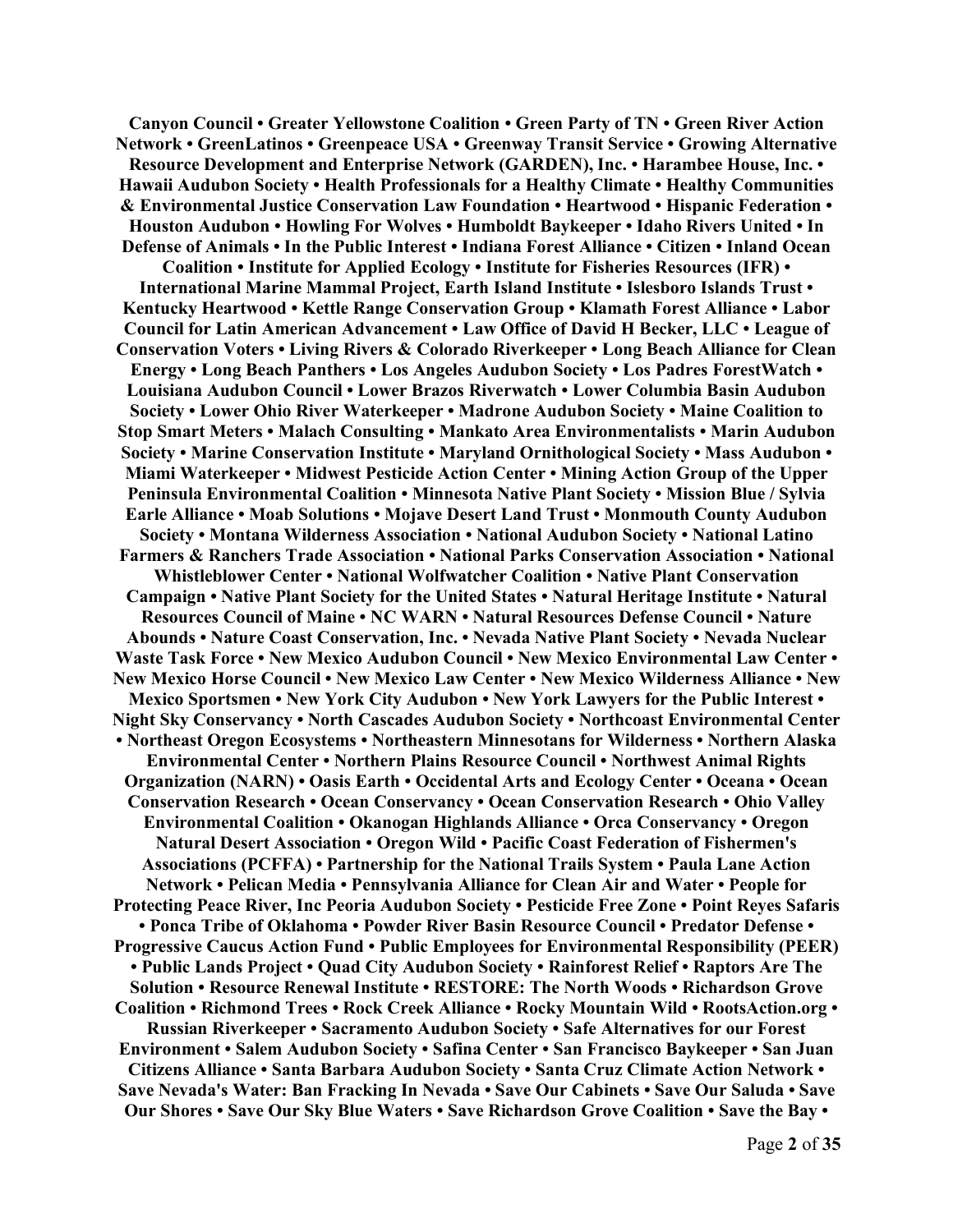**SAVE THE FROGS! • Save the Scenic Santa Ritas • Saving Birds Thru Habitat • Science and Environmental Health Network • ScientistsWarning.org • Selkirk Conservation Alliance • Sequoia ForestKeeper® • Sierra Club • Sierra Forest Legacy • Sierra Club Alaska • Soda Mountain Wilderness Council • South Florida Wildlands Association • South Umpqua Rural Community Partnership • Southeast Alaska Conservation Council • Southern Environmental Law Center • Southern Maryland Audubon Society • Southern Utah Wilderness Alliance • Spottswoode Winery, Inc. • Stanislaus Audubon Society • St. Louis Audubon Society • Sustainable Arizona • Tampa Bay Waterkeeper • Texas River Revival • The Cornucopia Institute • The Land Connection • The Lands Council • The Laukahi Network • The Otter Project and Monterey Coastkeeper • The Shalom Center • The Story of Stuff Project • The Urban Wildlands Group • The Wilderness Society • Time Laboratory • Toxic Free NC • TrailSafe Nevada • Trustees for Alaska • Turtle Island Restoration Network • Umpqua Watersheds Inc. • Upper Peninsula Environmental Coalition • Uranium Watch • Utah Native Plant Society • Utah Valley Earth Forum • Vet Voice Foundation • Virginia Native Plant Society • Wasatch Clean Air Coalition • Waterkeeper Alliance • WaterLegacy • WE ACT for Environmental Justice • Whale and Dolphin Conservation • West Virginia Environmental Council, Inc. • West Virginia Highlands Conservancy • Western Environmental Law Center • Western Organization of Resource Councils • Western Watersheds Project • Whidbey Environmental Action Network • WILDCOAST • WildEarth Guardians • Wildlife Conservation Society • Wild Horse Education • Wild Nature Institute • Wilderness Workshop • Wildlife Rehabilitation Center of Northern Utah • Wings of Wonder • Wyoming Outdoor Council • Zumbro Valley Audubon**

August 20, 2018

Ms. Mary Neumayr, Chief of Staff Council on Environmental Quality 730 Jackson Place, N.W. Washington, D.C. 20503

# **RE: Advance Notice of Proposed Rulemaking 40 CFR Parts 1500, 1501, 1502, 1503, 1504, 1505, 1506, 1507, and 1508 [Docket No. CEQ-2018-0001]**

Dear Ms. Neumayr:

This letter represents the collective response of 341 public interest organizations, representing millions of members and supporters, to the Council on Environmental Quality's (CEQ) recent Advance Notice of Proposed Rulemaking (ANPRM). Given the critical importance of the National Environmental Policy Act (NEPA) regulations, some of our organizations will also be submitting separate comments emphasizing particular issues.

We begin by emphasizing that CEQ's regulations provide a well-crafted, comprehensive framework for implementing the procedural provisions of NEPA. The regulations have stood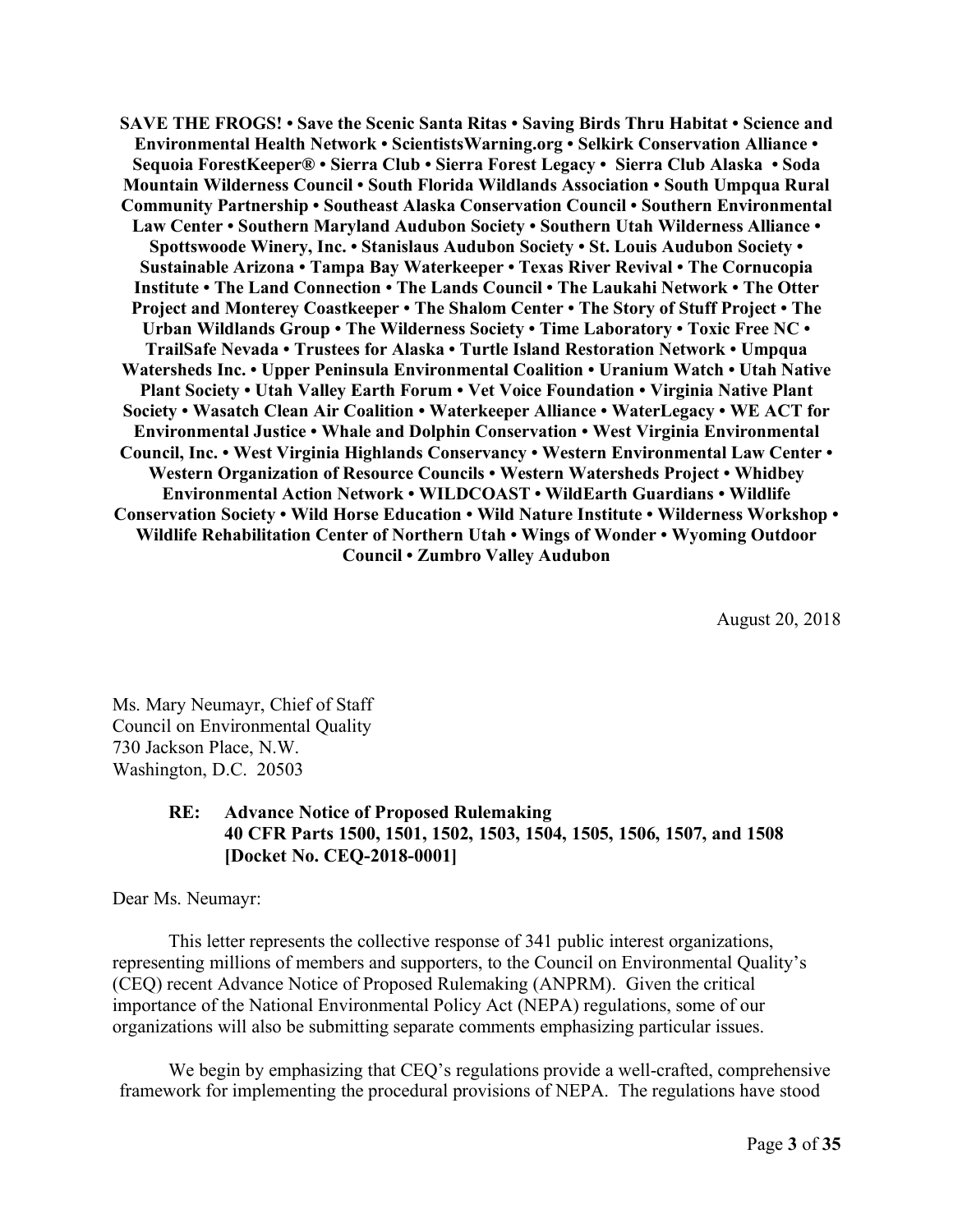the test of time well. Rather than contemplating a rewrite of the regulations, we urge that CEQ invest its modest resources, and most importantly, its leadership position, in a systematic initiative to enforce them. Changes to the regulations will not result in improvements unless federal agencies have the organizational structure and resources that facilitate their implementation. In our considered view, the single most important key to efficiency and effectiveness is having competent, trained, and adequate staff in agencies to implement the regulations. As we demonstrate below, the existing regulations already address many of the questions the ANPRM raises in regard to reducing paperwork and delay. What is lacking is the capacity and will to fully implement the regulations.

CEQ has an essential leadership role in ensuring that agencies receive the appropriate direction and resources. As the agency with NEPA oversight responsibility, CEQ should lead an effort to identify the real-world obstacles to implementing those provisions along with ensuring that the goals of inclusive analyses and informed decisionmaking are met. Only after undertaking such an effort should CEQ consider whether any regulatory revisions are warranted.

#### **Concerns with the ANPRM Process**

NEPA is rightfully referred to as the environmental "Magna Carta" of this country. Like that famous charter, NEPA enshrines fundamental values into government decisionmaking. NEPA is a proven bulwark against hasty or wasteful federal decisions by fostering government transparency and accountability. The NEPA process achieves the law's stated goal of improving the quality of the human environment by, most importantly, requiring the analysis of reasonable alternatives to a proposed action and by empowering people affected by agency decisions to participate in that analysis. Under NEPA, the identification and evaluation of alternatives must be grounded in sound science and transparency.

One of the authors of NEPA, Senator Henry Jackson, stated on the floor of the U.S. Senate that Congress' bipartisan passage of NEPA represented a declaration "that we do not intend, as a government or as a people, to initiate actions which endanger the continued existence or the health of mankind. That we will not intentionally initiate actions which will do irreparable damage to the resources which support life on earth." 115 Cong. Rec. 40,416 (1969). Rather, "The basic principle of [NEPA] is that we must strive, in all that we do, to achieve a standard of excellence in man's relationship to his physical surroundings. If there are to be departures from this standard they will be exceptions to the rule and the policy. And as exceptions they will have to be justified in the light of public scrutiny." 115 Cong. Rec. 29,056 (1969).

The implementing regulations now under consideration were thoughtfully developed and serve as the principal means by which American communities, individuals, and organizations are informed about and participate in federal agency decisionmaking. They have ensured that federal decisions are, at their core, democratic by guaranteeing meaningful public involvement and transparency in government decisonmaking. CEQ developed the regulations to provide a uniform, consistent approach that promotes effective decisionmaking in accord with the policies set forth in NEPA. Critically, the regulations provide the public and other federal, state, tribal and environmental justice communities with an essential voice in that process. The regulations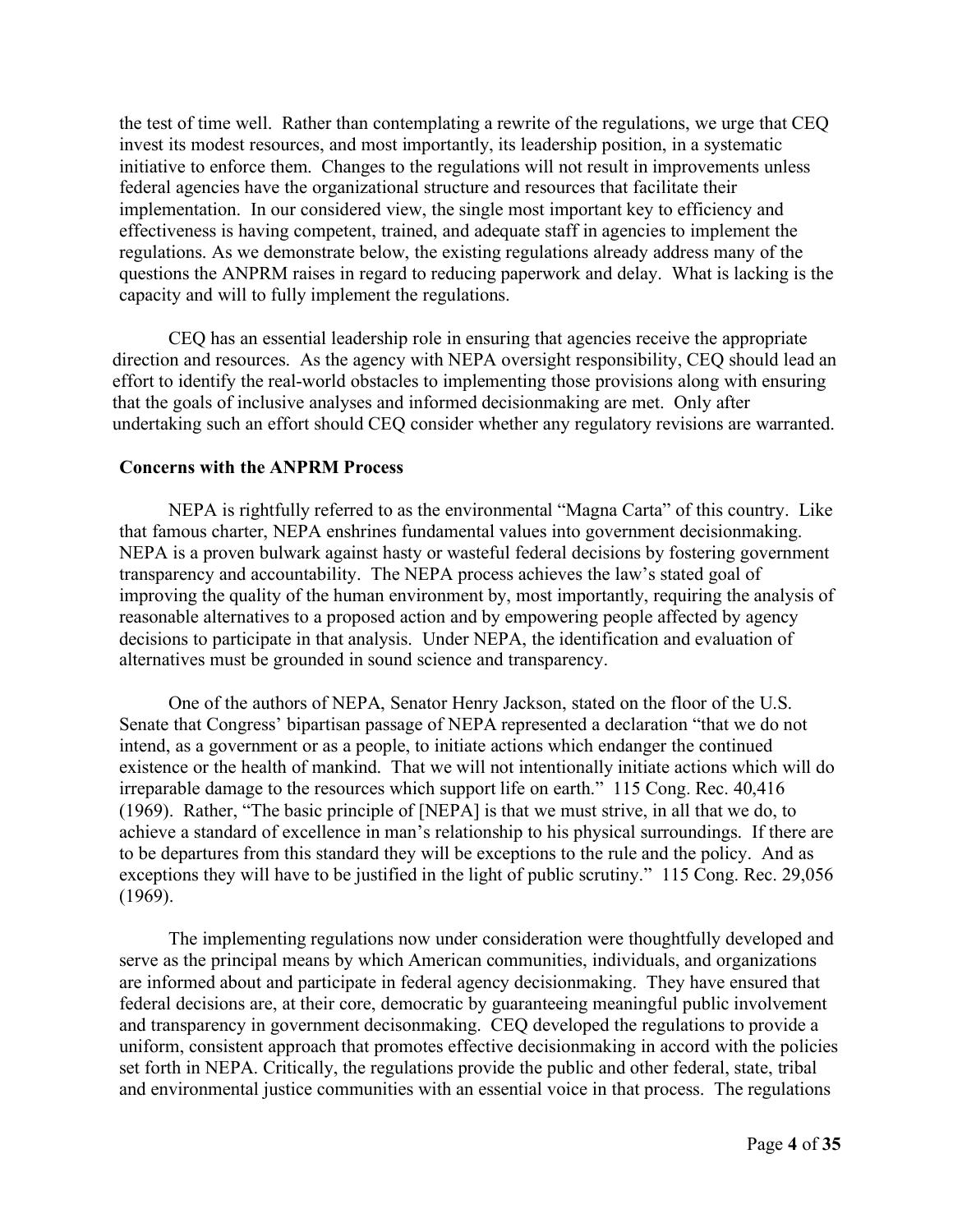reflect case law developed through the federal courts, accounting for the complexities and opportunities that arise in specific places and contexts. Additionally, the regulations manifest a concerted effort to expedite the process without losing either substantive value or public involvement. The regulations also provide considerable flexibility to agencies in regard to their implementation. CEQ must consider how any changes to the NEPA regulations, after decades of experience with the current process, might lead to confusion and litigation.

The promise of the NEPA process—that the government will consider the environmental impacts of its decisions, disclose those impacts to those affected, and ensure the public has an opportunity to meaningfully weigh in—is at the heart of democracy. These democratic principles enshrined in NEPA explain why it is among the most widely exported laws the United States has ever passed, with over 160 countries adopting similar legislation. NEPA's role in protecting communities is why it is the primary mechanism by which environmental justice considerations are incorporated into government decisions.

In light of other administrative actions taken over the course of the last year, it is clear this rulemaking is part of a broader and deeply troubling ideological effort to reduce or eliminate public contributions to decisionmaking by agencies expending public funds. Those efforts include processes to dismantle NEPA regulations in order to cater to special interests of developers and industry polluters — rather than the interests of the public for whom these regulations are intended to benefit. Misguided efforts to rescind or revise regulations, policies, and guidance across the federal government will put the environment and public health at risk by overemphasizing the supposed "burden" of review and oversight and ignoring the many enormous *benefits* that environmental rules and regulations secure for the public.

This administration's narrow focus on eliminating regulatory protections and restricting the scope of environmental review is disturbingly clear in actions it has taken government-wide. Last spring, President Trump revoked CEQ's guidance for agencies on the consideration of climate change in NEPA reviews, indicating an effort to institutionalize climate denial into government decisonmaking. Then, in a series of actions over the next several months, agencies such as the Bureau of Land Management (BLM), Department of Transportation, Department of Energy, United States Forest Service, and others issued notices with the intention to review their NEPA regulations in a manner that seems intended to help project proponents "overcome" the "obstacles" of environmental review. These efforts systematically fail to acknowledge the critical benefits that review, disclosure, and public input under NEPA provide to all peoples' health, quality of life, and relations to their surroundings. *See* Attachment 1, NEPA Success Stories. Critically, they also systematically fail to identify or begin to address the actual causes of delay in federal agency processes. The proposed "cures" generally miss the mark, focusing on a forced pathway to project approval rather than a solution based on addressing real world problems.

Our concerns are amplified by the breadth of the questions posed in this ANPRM, which seem to reflect an intention to fundamentally change the NEPA process. Such a fundamental change is not only unwarranted, but also unwise. The fundamentals of the NEPA regulations are sound and thoughtful. We do, however, have serious concerns about the failure of many agencies to adequately implement the regulations. Those concerns will be assuaged not by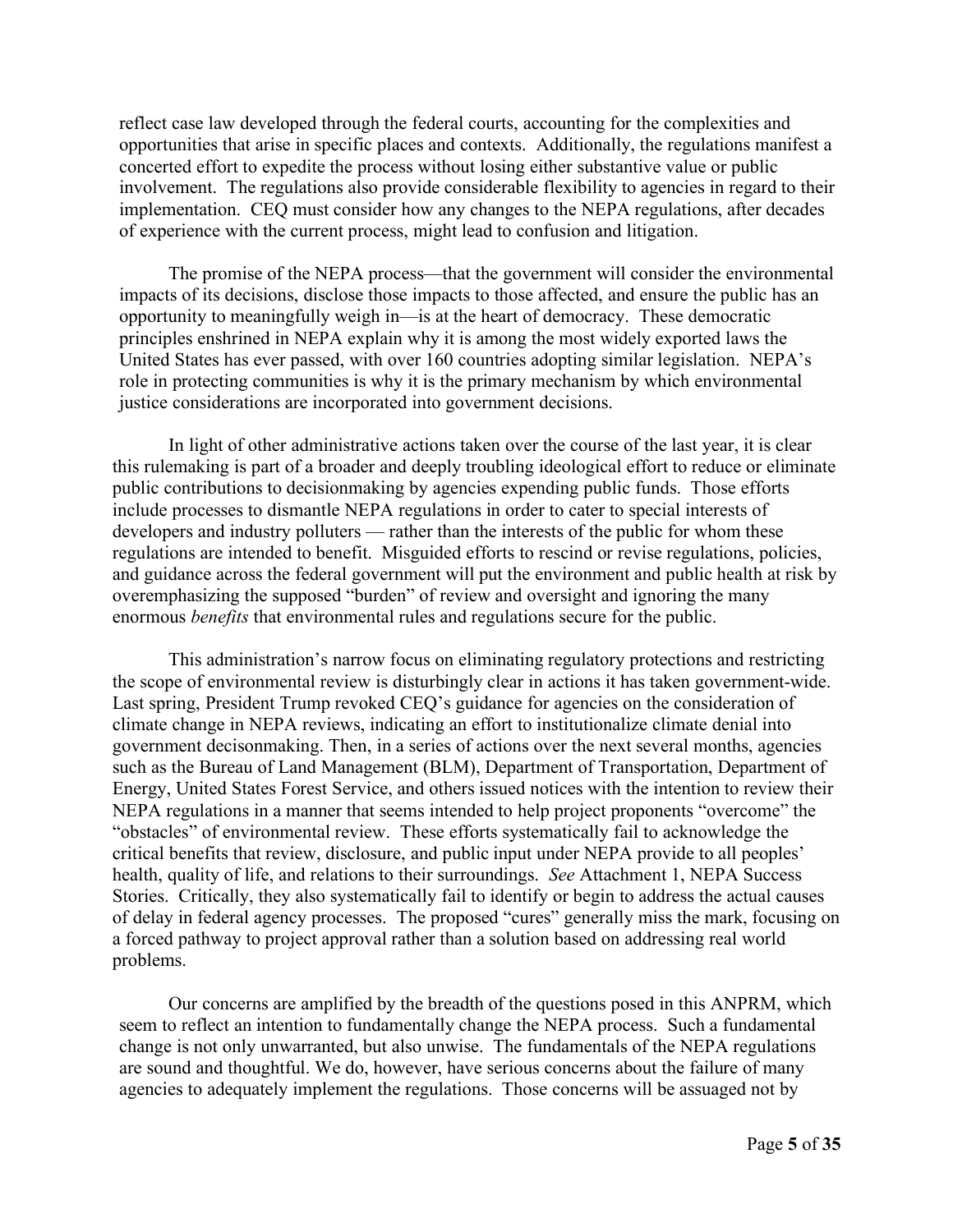changing the rules, but by enforcing them, and by providing the funding, resources, and training that agency staff need to effectively implement them.

The questions posed in the ANPRM and related documents issued by the current administration suggest a singular focus on "efficiency." Sadly, the administration appears to equate efficiency solely with speed. Our understanding of efficiency is a process implemented in a manner consistent with three basic principles:

(1) Consideration of the environmental and related social and economic impacts of proposed government actions on the quality of the human environment is essential to responsible government decisionmaking;

(2) Analysis of alternatives to an agency's proposed course of action is the heart of meaningful environmental review and indeed of good government more broadly; and

(3) The public plays an indispensable role in the NEPA process.

Changes to NEPA's implementing regulations are not warranted at this time. However, to the degree that CEQ does move forward with a rulemaking, we offer two suggestions for improving implementation of the regulations in ways that we believe would efficiently employ the three principles articulated above. As we demonstrate below, the existing regulations already address many of the questions the ANPRM raises. What is lacking is the will and assurance of capacity to fully implement the regulations.

Our position that changes to NEPA's implementing regulations are not warranted is premised on the lack of public outreach and careful analytical groundwork that is essential to justify what will likely prove to be a time and resource consuming process. NEPA's implementing regulations have withstood the test of time and should not be revised absent good cause. While we appreciate the extension of the comment period deadline from the original 30 days, we still feel that CEQ's process falls short. Even with the extension, the process appears designed more for NEPA experts than for the public. Certainly, the extra time will allow more people to respond, but many of the questions, while perhaps appearing simple, involve decades of agency and judicial interpretation. We remind CEQ of its own admonition to agencies that, "Members of the public are less likely to participate or engage in the commenting process if they do not fully understand how a particular project affects them. It is critical that agencies provide context and as much information as possible in the beginning of the public involvement process." Memorandum for Heads of Federal Departments and Agencies on Effective Use of Programmatic NEPA Reviews, December 28, 2014, fn. 33.

CEQ has customarily engaged in substantial public outreach, especially when considering the regulations as a whole. That outreach has included public meetings with many specific, identifiable constituencies. In this instance, CEQ has provided no forum for an overall discussion of the NEPA process, no public meetings, and indeed, no public outreach that we are aware of other than the publication of the notice in the *Federal Register* and a link on CEQ's website. This lack of engagement of the public at this initial step limits the role of the public in informing and shaping this process as it moves forward. Should CEQ decide to propose amendments to its regulations, we urge it to follow its own guidance and engage in more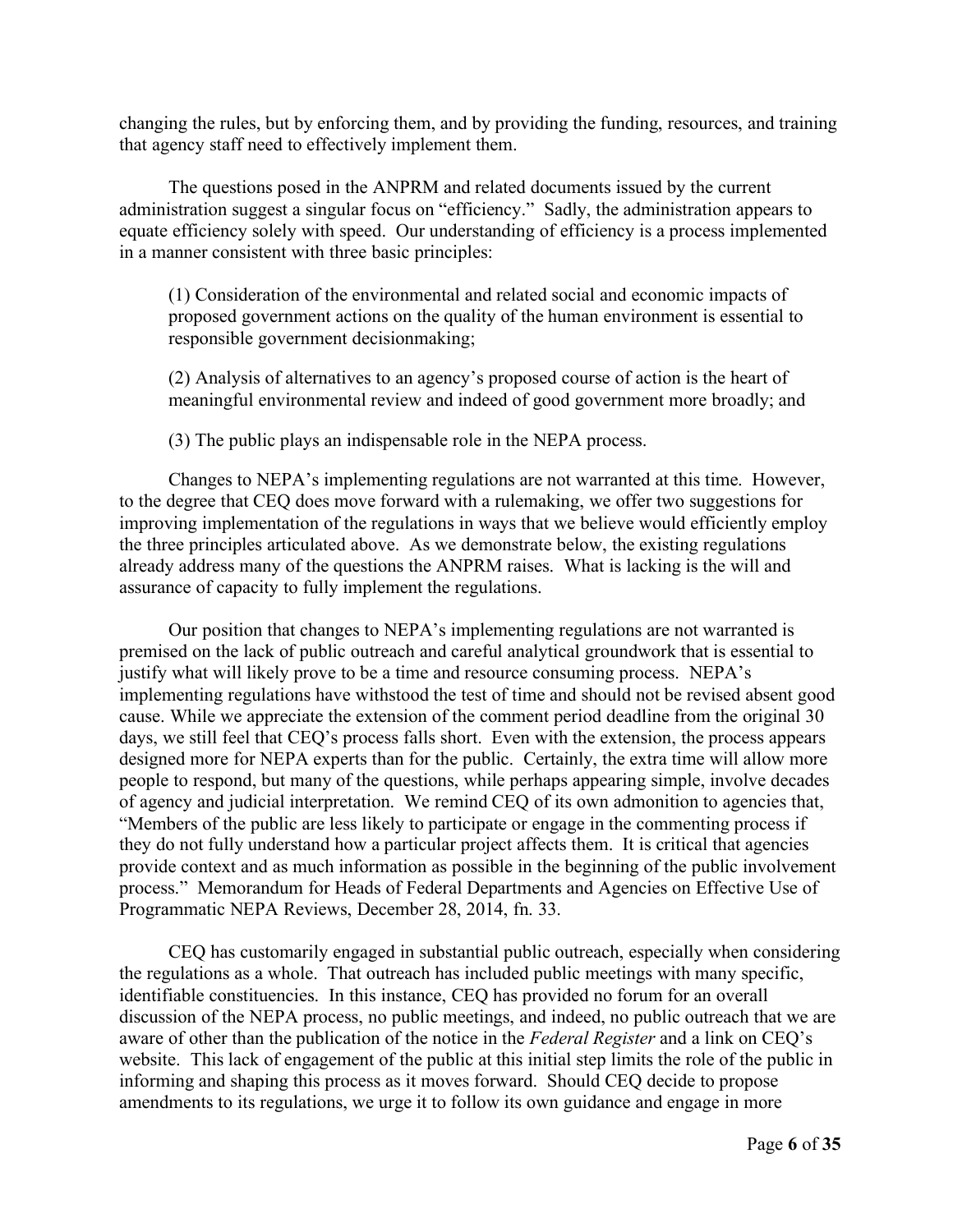comprehensive outreach, an appropriate comment time frame, and inclusion of multiple accessible public hearings. If it does not, CEQ risks the credibility of its decision-making process and increases the risk of uninformed action—action that would render agency decisions reached in accord with any new regulations vulnerable to failure and cause harm to our country's health, environment, and economy.

Finally, we remind CEQ that if it proceeds to proposed rulemaking, it must consider the appropriate level of NEPA compliance for its proposal.

# **Questions and Responses**

# *NEPA Process:*

# **1. Should CEQ's NEPA regulations be revised to ensure that environmental reviews and authorization decisions involving multiple agencies are conducted in a manner that is concurrent, synchronized, timely, and efficient, and if so, how?**

No. CEQ's regulations already require that "to the fullest extent possible," agencies prepare draft EISs "concurrently with and integrated with environmental impact analyses and related surveys and studies" required by other environmental laws. *See* 40 C.F.R. § 1502.25; *see also* 40 C.F.R. § 1500.2(c) (requiring, to the fullest extent possible, that federal agencies "[i]ntegrate the requirements of NEPA with other planning and environmental review procedures required by law or by agency practice so that all such procedures run concurrently rather than consecutively"); 40 C.F.R. § 1500.4(k) (agencies should reduce paperwork by "[i]ntegrating NEPA requirements with other environmental review and consultation requirements"); 40 C.F.R. § 1500.5(i) (agencies shall reduce delay by "[c]ombining environmental documents with other documents"). Since promulgation of the regulations, CEQ has consistently stressed the need for environmental review processes to run concurrently rather than sequentially. This makes sense, not just from the point of view of meeting a particular timeline, but also because availability of analyses required by other laws such as the National Historic Preservation Act and the Clean Water Act will result in a more informative EIS. The current regulations and guidance are sound in this respect. These mechanisms to reduce delay and paperwork are also applicable to EAs, per CEQ's guidance on "Improving the Process for Preparing Efficient and Timely Environmental Review under the National Environmental Policy Act" (Mar. 12, 2012).

We are aware that in practice, compliance is not always "concurrent, synchronized, timely and efficient." We suggest that a first step to addressing that concern is to systematically survey the federal agencies that typically prepare the majority of EISs and identify the actual on-the-ground barriers that prevent CEQ's existing regulations and guidance from being implemented, and then propose steps to address the actual problems. This information should then be shared with the public for input: often the public and affected stakeholders can identify specific barriers (particularly adequate staffing, training, and funding) to efficient coordination among federal agencies.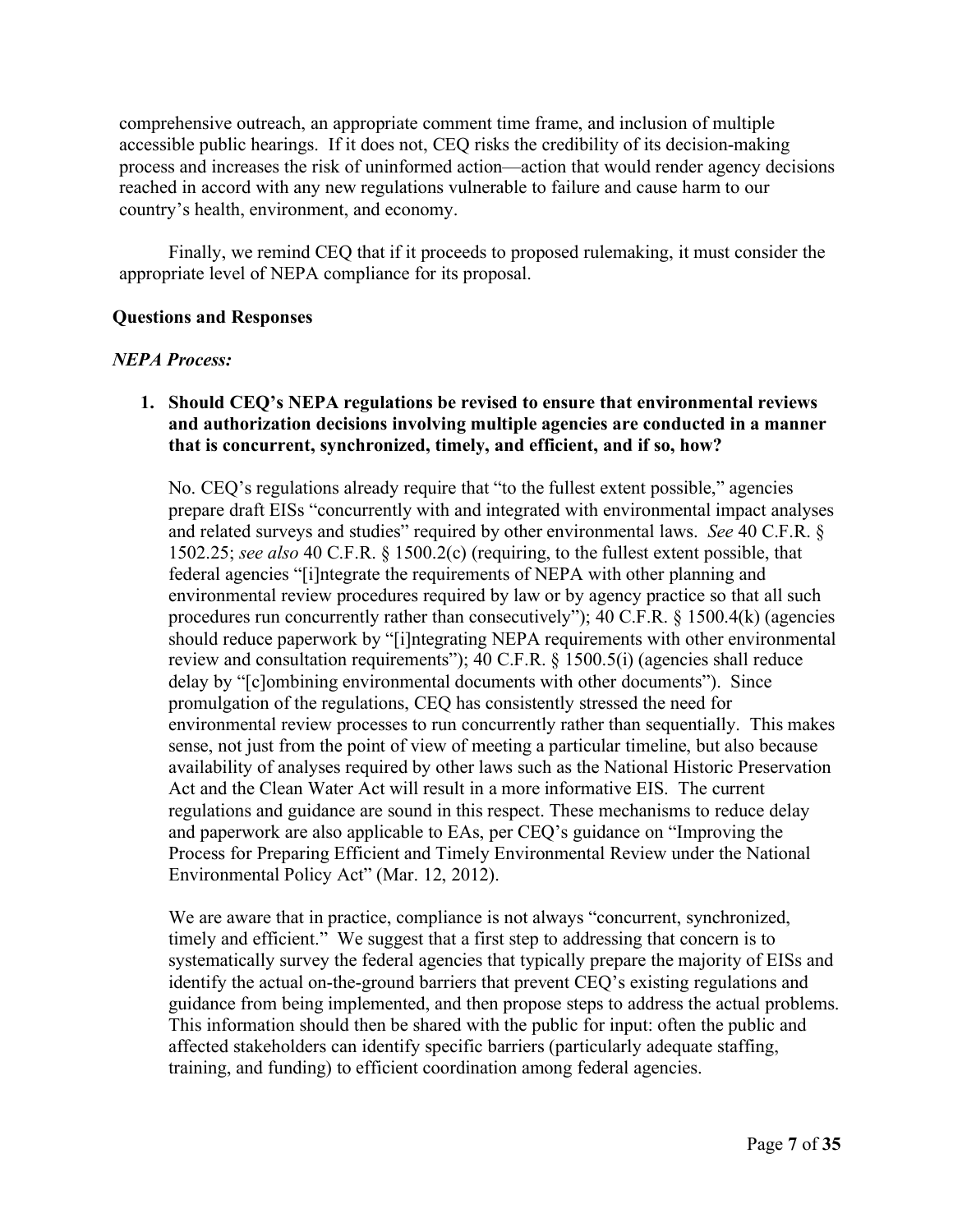# **2. Should CEQ's NEPA regulations be revised to make the NEPA process more efficient by better facilitating agency use of environmental studies, analysis, and decisions conducted in earlier Federal, State, tribal or local environmental reviews or authorization decisions, and if so, how?**

No. Under CEQ's current regulations, agencies are already directed to use available environmental studies and analyses, whose scientific and professional integrity they can assure, in the course of implementing NEPA, whether those studies and analyses were prepared in the context of an earlier federal, state, tribal or local environmental review or outside of such a review. A study that is relevant to the proposed action and judged to be credible by a federal agency (and does not contain proprietary information) – whether or not it was produced in the course of an agency environmental review process – can and should be incorporated by reference. The only additional requirement is that the study be available to the public during the comment period, which is reasonable. *See* 40 C.F.R. § 1502.21.

*If* the existing study is a formal environmental review document prepared in the course of another federal, state, tribal or municipal environmental review process for substantially the same action as the proposed action at hand, the analysis upon which it is based remains current, *and* the document was prepared to meet NEPA requirements with the involvement of at least one federal agency, *then* it can be adopted by the lead federal agency by simply recirculating the statement as a final EIS (with no comment period). If the proposed action is not substantially the same as that covered under the earlier review but is still relevant, an agency can circulate it as a draft EIS (40 C.F.R. §1506.3.), (after reviewing to determine whether the EIS needs to be supplemented) or the agency may incorporate the document by reference.

Further, agencies should make much better use of tiering from existing NEPA documents, as we discuss in response to Question 12. This is an underutilized and often misused mechanism that – when coupled with the development of more effective higherlevel EIS-level NEPA analyses – has the potential for greatly increasing efficiency and effectiveness of NEPA reviews.

Regulatory changes are unwarranted because the current provisions work. They maximize use of available analyses, reviews, and reports. They provide the public and other agencies with the ability to track and understand what analyses are being relied upon in the decisionmaking process. These regulations are successfully implemented by many agencies. When they are not it is often because agency staff do not understand how to use them. The solution to this problem is not regulatory changes, but training for all agency NEPA staff on an annual basis would help ensure greater awareness of these mechanisms.

This question also includes a reference to "decisions." We interpret that to mean decisions related to the implementation of an earlier environmental review process, resulting in a determination of adequacy. We would oppose a revision of the CEQ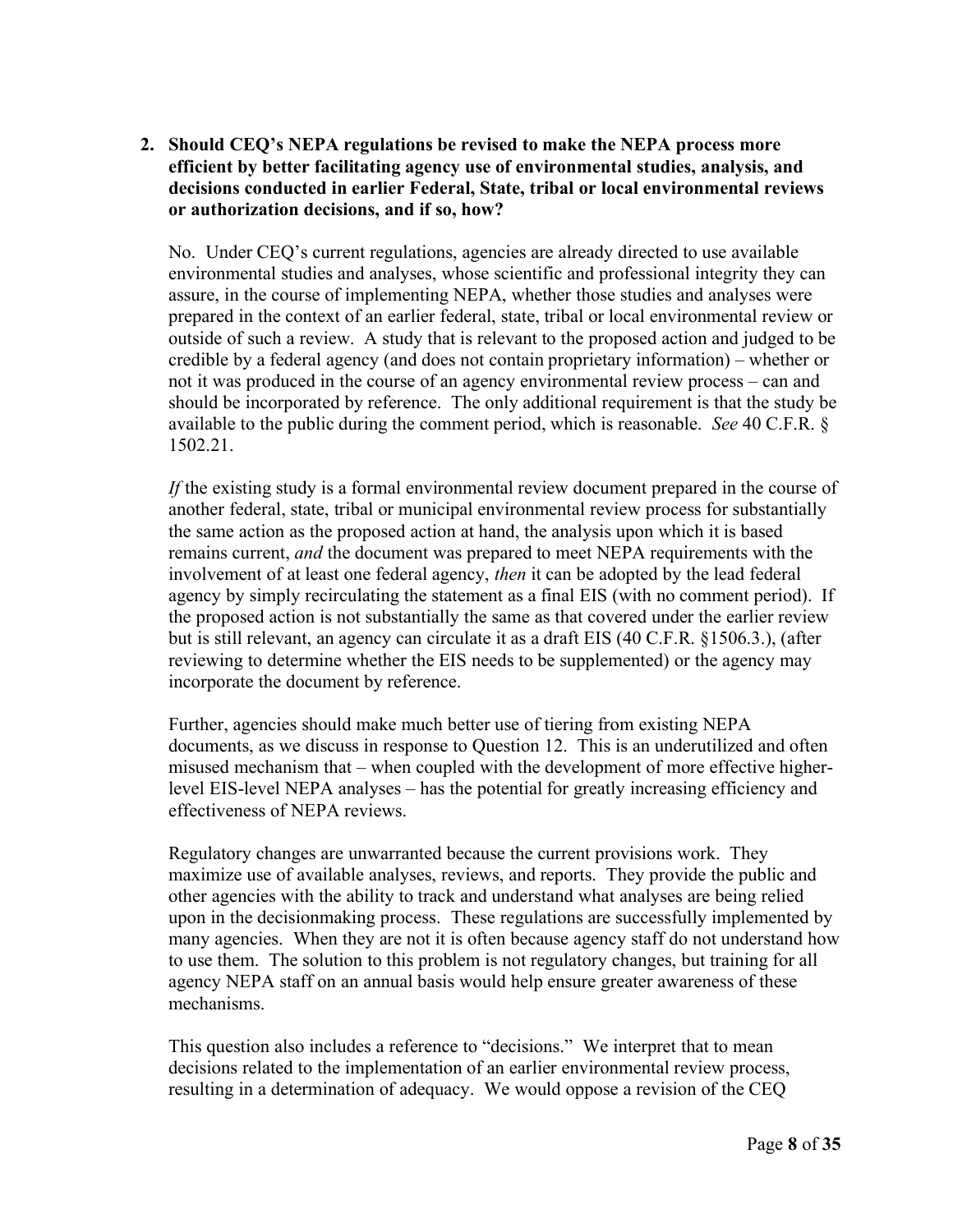regulation to waive or exempt a lead federal agency from independently evaluating and taking responsibility for an environmental document being used for compliance with NEPA. Indeed, CEQ cannot take such action through rulemaking because it is a fundamental change to statutory direction, whether the document is prepared by a federal agency or a state agency. *Compare* 42 U.S.C. § 4332(2)(C) with § 4332(D)(iii). We believe the same standard should apply if the document is prepared by a municipality or a tribe. This issue is best addressed by engaging in joint environmental review processes.

We further caution CEQ to remember that the NEPA process hinges on a specific "proposal" and the agency's consequent "purpose and need" for a particular agency action. *See* 40 C.F.R. §§ 1502.13, 1508.23. This is acutely important relative to the agency's hard look at impacts and the identification and consideration of alternatives with the public, in particular where there are "unresolved conflicts" (which requires consideration of alternatives even where impacts are not expected to be significant). 42 U.S.C. § 4332(2)(E). Unfortunately, certain agencies, namely the BLM, have invented mechanisms (so-called "Determinations of NEPA Adequacy," or "DNAs") to avoid public input and NEPA review and, in effect, to inappropriately justify a distinct implementation-level "proposal" on the basis of an existing, often decades-old, NEPA analysis developed for a separate, typically programmatic level decision. For example, BLM has sought to use DNAs to justify the sale of geographically discrete oil and gas leases on the basis of land use plan-level NEPA analyses. Neither BLM's programmatic NEPA analyses—which typically cover millions of acres—nor BLM's DNAs provide the requisite site-specific analysis of impacts or consider alternatives calibrated to geographically specific proposed oil and gas leases, including the option not to issue the oil and gas lease or to condition the lease on site-specific stipulations or mitigation measures. Accordingly, leases issues pursuant to DNAs are of dubious legal validity at best and voidable. These DNAs also undercut public involvement, undermining agency credibility with local communities and leading to distrust. It should therefore be no surprise that these DNAs—because of conflicts with NEPA's statutory framework—have given rise to litigation.

We have seen this attempted dodge of analysis before by agencies trying to rely on a programmatic NEPA analysis that simply does not cover a proposed site-specific action. The DNA process is simply putting a new label on it. To the degree that agencies think implementation-level actions should not require further NEPA review, the proper course is not to contrive a new, non-NEPA mechanism, but to improve the robustness of programmatic NEPA analyses that clearly and explicitly address these implementationlevel issues in advance, properly tier to those programmatic NEPA analyses (while ensuring appropriate analysis of any site-specific impacts not covered by the earlier programmatic analysis), or to consider and justify appropriate categorical exclusions.

Similarly, for many years, some agencies have utilized a Supplemental Information Report (SIR) as a mechanism for evaluating new information related to an action analyzed in an EIS. Except for new information that clearly has no potential for significance relevant to environmental concerns or substantial changes related to the proposed action, this type of analysis should be evaluated through the NEPA process.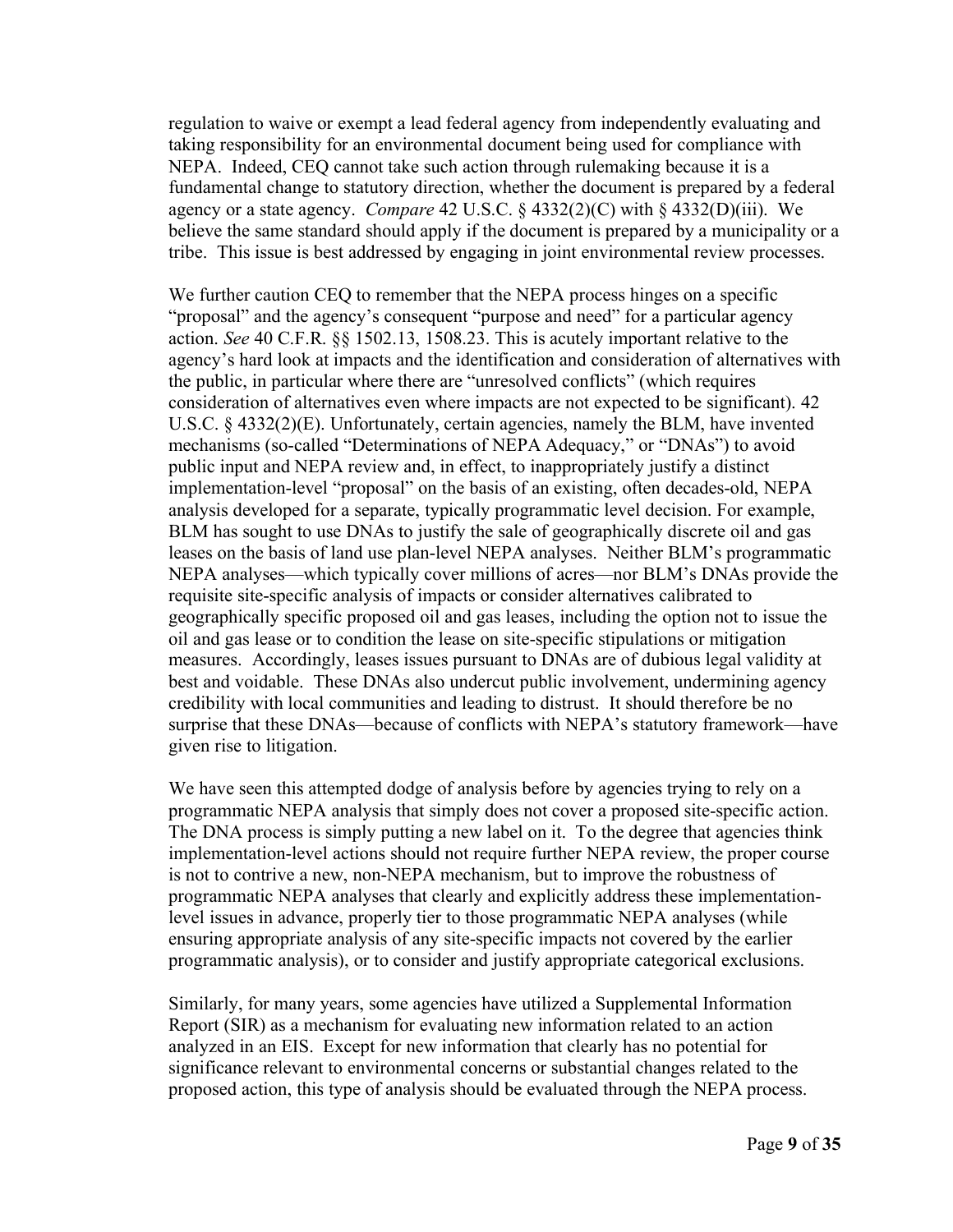The analysis could be presented in an EA available for public review or, of course, through a supplemental EIS. Further, an SIR is not an appropriate place to present new analysis of information available at the time the original NEPA documentation was provided. Generally, the default mechanism for evaluating new information, especially in the context of a proposed action analyzed in an EIS, should be, at a minimum, an EA with public involvement.

CEQ guidance is needed to address this issue throughout the executive branch. Such guidance should reiterate the importance of evaluating environmental consequences and providing for public review before making commitments of public resources and provide strict limitations on uses of DNAs. The guidance should emphasize that if there is not an available categorical exclusion, a DNA is not the next best option.

### **3. Should CEQ's NEPA regulations be revised to ensure optimal interagency coordination of environmental reviews and authorization decisions, and if so, how?**

CEQ's regulations provide a solid framework for interagency coordination between federal, state and local agencies. As set forth below in our responses to questions 6a and 18, we support improving the regulations dealing with coordination with tribal governments, because the existing regulations do not adequately ensure appropriate coordination over issues that affect tribal members.

The existing regulations allow a lead agency to fund analyses from cooperating agencies, mandate that lead agencies include such funding requirements in their budget requests, and require that agencies notify CEQ when they are unable to cooperate in the NEPA process because of other program commitments. Further, as made clear by CEQ many years ago, if a potential cooperating agency's involvement in the NEPA process is precluded because of other commitments, it is barred from further involvement with the project under the CEQ regulations (although other laws may require its involvement in some form). *See* 40 C.F.R. § 1501.6. and *Forty Most Asked Questions Concerning CEQ's National Environmental Policy Act Regulations*, 46 *Fed. Register* 18026 (March 23, 1981), Q. 14a. It is not clear the extent to which these provisions of the regulations are typically applied by federal agencies in the course of implementing NEPA for proposed actions.

We are aware that there is concern that agencies do not always provide comments in a timely manner. We question how much of that concern is based on anecdotes and myths versus systematic surveys of factual information. Indeed, the Government Accountability Office (GAO) underscored the paucity of information about NEPA implementation in a 2014 report, *Little Information Exists on NEPA Analysis* (GAO-14-369). Existing research relates almost exclusively to federal highway actions. Since at least the mid-1990s, the GAO and the Congressional Research Service (CRS), have prepared a series of reports, remarkably consistent in their findings, regarding the construction of highway projects and the relationship of environmental laws generally—and NEPA specifically to decisionmaking timelines. This type of analysis is needed more broadly so that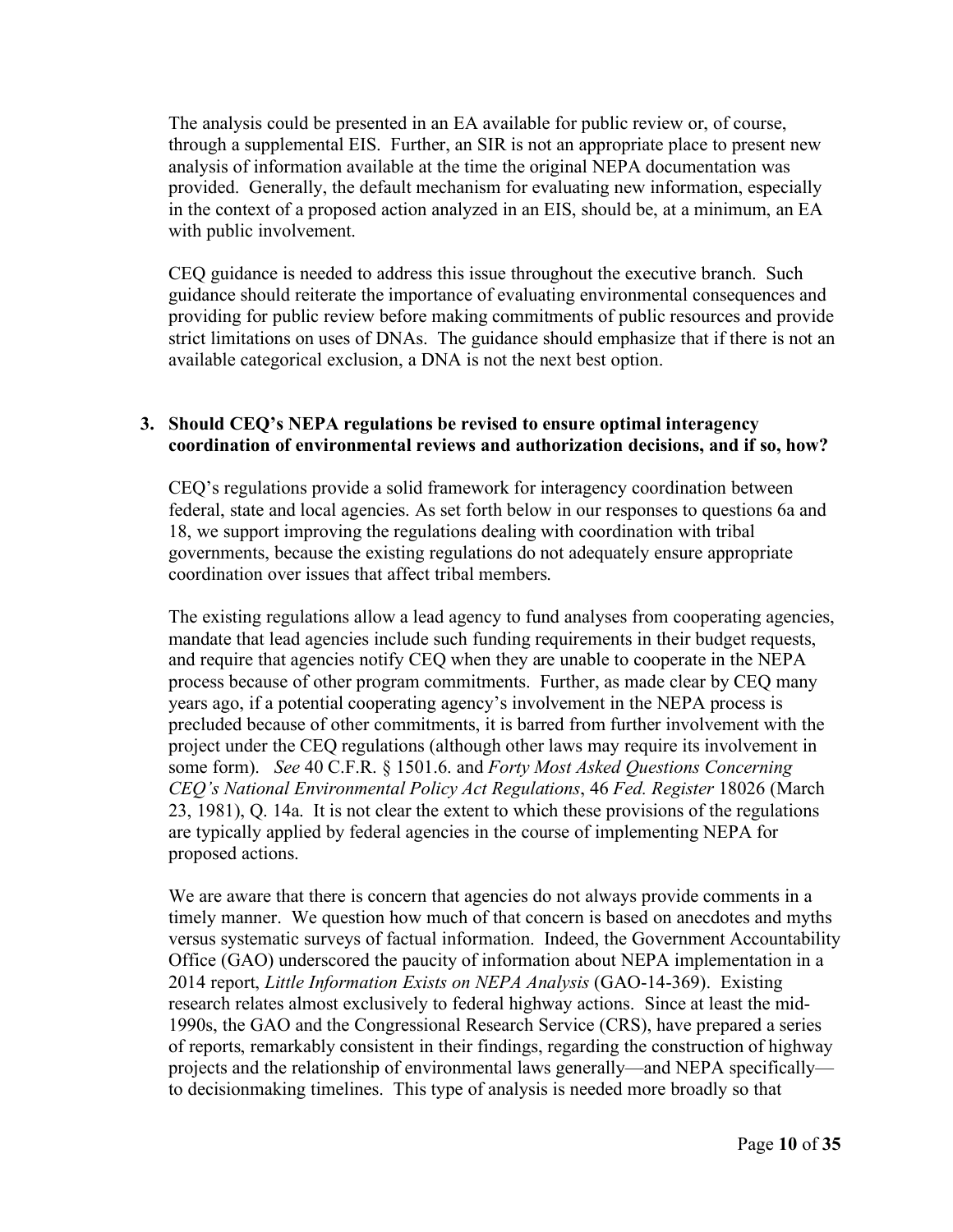agencies and legislators are able to formulate successful approaches to reducing delays. In short, the GAO and CRS reports find that a number of federal projects have indeed been delayed or stopped, but for reasons unrelated to NEPA. "Causes of delay that have been identified are more often tied to local/state and project-specific factors, primarily local/state agency priorities, project funding levels, local opposition to a project, project complexity, or late changes in project scope." Congressional Research Service, *The Role of the Environmental Review Process in Federally Funded Highway Projects: Background and Issues for* Congress, R42479, (Apr. 11, 2012). 1 Nonetheless, NEPA usually gets the blame. CEQ is in the ideal position to conduct a systematic study throughout the executive branch to determine the actual, as opposed to perceived, causes of delay in interagency coordination.

# *Scope of NEPA Review:*

# **4. Should the provisions in CEQ's NEPA regulations that relate to the format and page length of NEPA documents and time limits for completion be revised, and if so, how?**

Format: No. We are not aware of a rationale for changing the regulation at § 1502.10 on recommended format. As the title of the regulation makes clear, this is a recommendation and an agency may use a different format so long as it addresses all required sections and there is a compelling reason to change the format.

Page length: No. We support the current suggested page limits in the CEQ regulation at §1502.7 (150 pages for an EIS or for proposals of unusual scope of complexity, no more than 300 pages). These limits help encourage brevity and clarity and focus agencies on those issues that could significantly affect the environment, as the regulations already require. *See* §§ 1500.1(b) and 1501.7. However, as the important qualifier "normally" makes clear, situations will arise in which adequate disclosure of potential impacts requires additional pages. One size does not fit all when it comes to effective and efficient NEPA analysis. Avoiding excess verbiage will improve the quality of environmental review. But elevating page length over effective disclosure of potential impacts as the ultimate criterion of adequacy would lead to less informed public participation, poorer decisionmaking, and more violations of NEPA.

We also support the suggested limits with the understanding that as stated in the regulation, these page limits only include the substantive portions of an EIS and do not include appendices, which are vital to providing technical information. Without excluding appendices from the page count, it is virtually impossible for an agency

<sup>1</sup> *See also*, Government Accountability Office Report No.14-370, *National Environmental Policy Act: Little Information Exists on NEPA Analyses*, (Noting that "there could be a number of 'non-NEPA' reasons for the 'start,' 'pause,' and 'stop' of a project, such as waiting for funding or a non-federal permit, authorization, or other determination."), (August, 2014); see also, Department of Treasury report by Toni Horst, et al., *40 Proposed U.S. Transportation and Water Infrastructure Projects of Major Economic Significance*, (Noting that "a lack of funds is by far the most common challenge to completing" major transportation infrastructure projects)(December, 2016).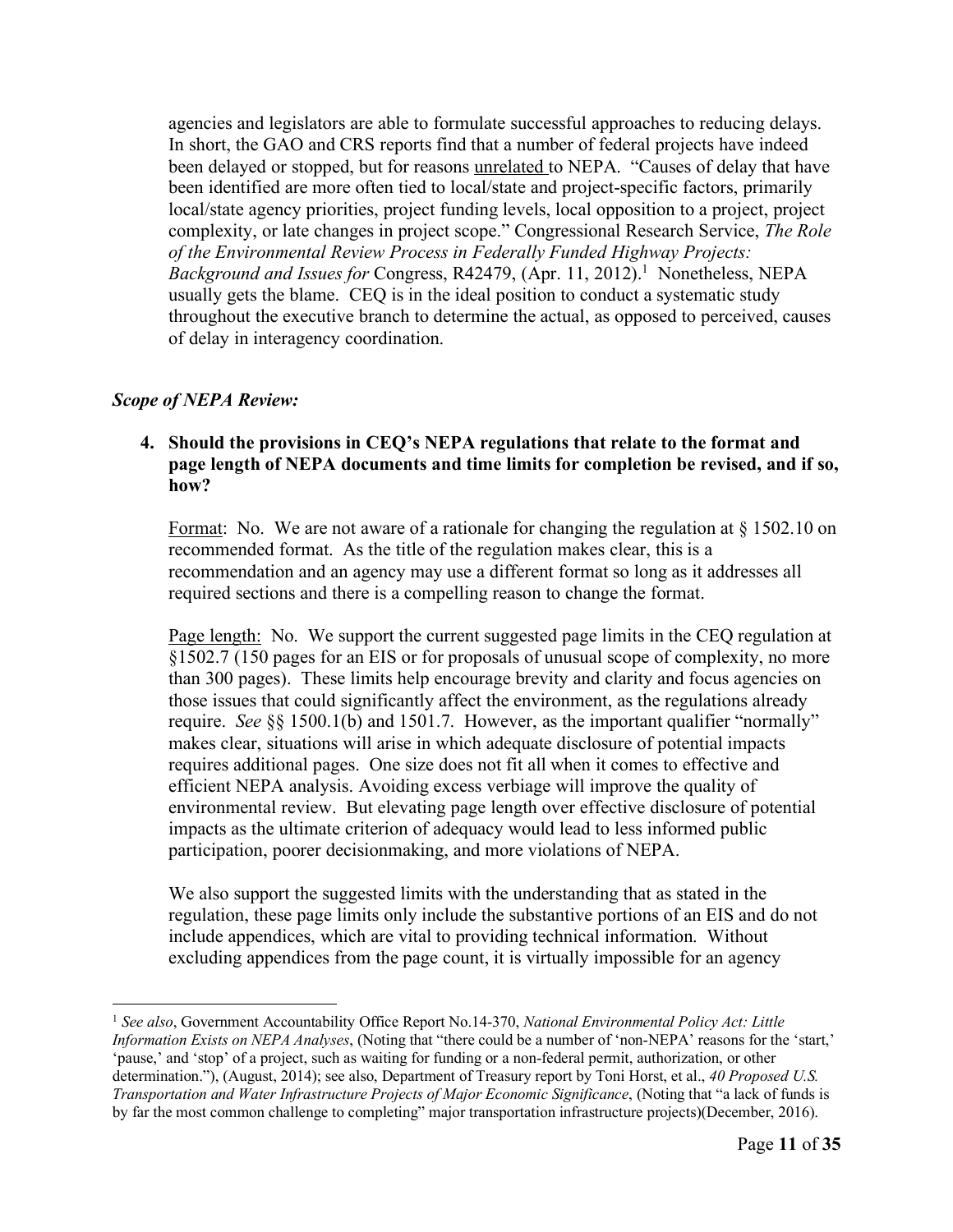preparing an EIS to implement the regulatory direction to integrate other environmental review requirements with NEPA. 40 C.F.R. § 1502.25.

Time limits: No. We support the existing regulation that sets forth the factors to be considered in setting timeframes for analysis and agree with CEQ's determination that prescribing universal time limits is inflexible and unwise. 40 C.F.R. § 1501.8. As CEQ noted in its preamble to the current regulations, "The factors which determine the time needed to complete an environmental review are various, including the state of the art, the size and complexity of the proposal, the number of Federal agencies involved, and the presence of sensitive ecological conditions. These factors may differ significantly from one proposal to the next." National Environmental Policy Act, Implementation of Procedural Provisions; Final Regulations, 43 Fed. Reg. 55,978 (Nov. 29, 1978). The preamble goes on to note that the same law that applies to a Trans-Alaska pipeline applies to a modest federally funded building and that the individual agencies are in the best position to judge the appropriate time needed. We also note that the current regulation allows applicants to ask an agency to set time limits for a particular proposed action. The scoping process is the appropriate time for an agency to set both page and time limits if necessary.  $40 \text{ C.F.R. }$  § 1501.7(b) and (c).

We are concerned about the "one size fits all" approach now being implemented at, for example, the Department of the Interior. Secretarial Order 3355, "Streamlining National Environmental Policy Act Reviews and Implementation of Executive Order 13807" (August 31, 2017); Additional Direction for Implementing Secretary's Order to Assistant Secretaries, Heads of Bureaus and Offices and NEPA Practitioners (April 27, 2018). This management direction ignores critical considerations of context, 40 C.F.R. § 1508.27(a), and the importance of carefully considering alternatives with the public and other stakeholders which may require time, in particular where there are "unresolved conflicts," 42 U.S.C.  $\S$  4332(2)(C)(ii), 4332(2)(E). Rushed NEPA analyses, especially given severe staff shortages in a number of agencies, will result in badly flawed results. Rushed public processes may result in increased litigation, decreased agency credibility with the public, and distorted, poorly reasoned decisionmaking. *See* Attachment 2, Statement Geoffrey Haskett, former U.S. Fish & Wildlife Service Director for Alaska (On rushed NEPA process for proposed oil and gas development in the Arctic National Wildlife Refuge).

As President Nixon once said:

The National Environmental Policy Act has given new dimension to citizen participation and citizen rights as is evidenced by the numerous court actions through which individuals and groups have made their voices heard. Although these court actions demonstrate citizen interest and concern, they do not in themselves represent a complete strategy for assuring compliance with the Act. We must also work to make government more responsive to public views at every stage of the decisionmaking process. Full and timely public disclosure of environmental impact statements is an essential part of this important effort. President's Message to Congress, August, 1971.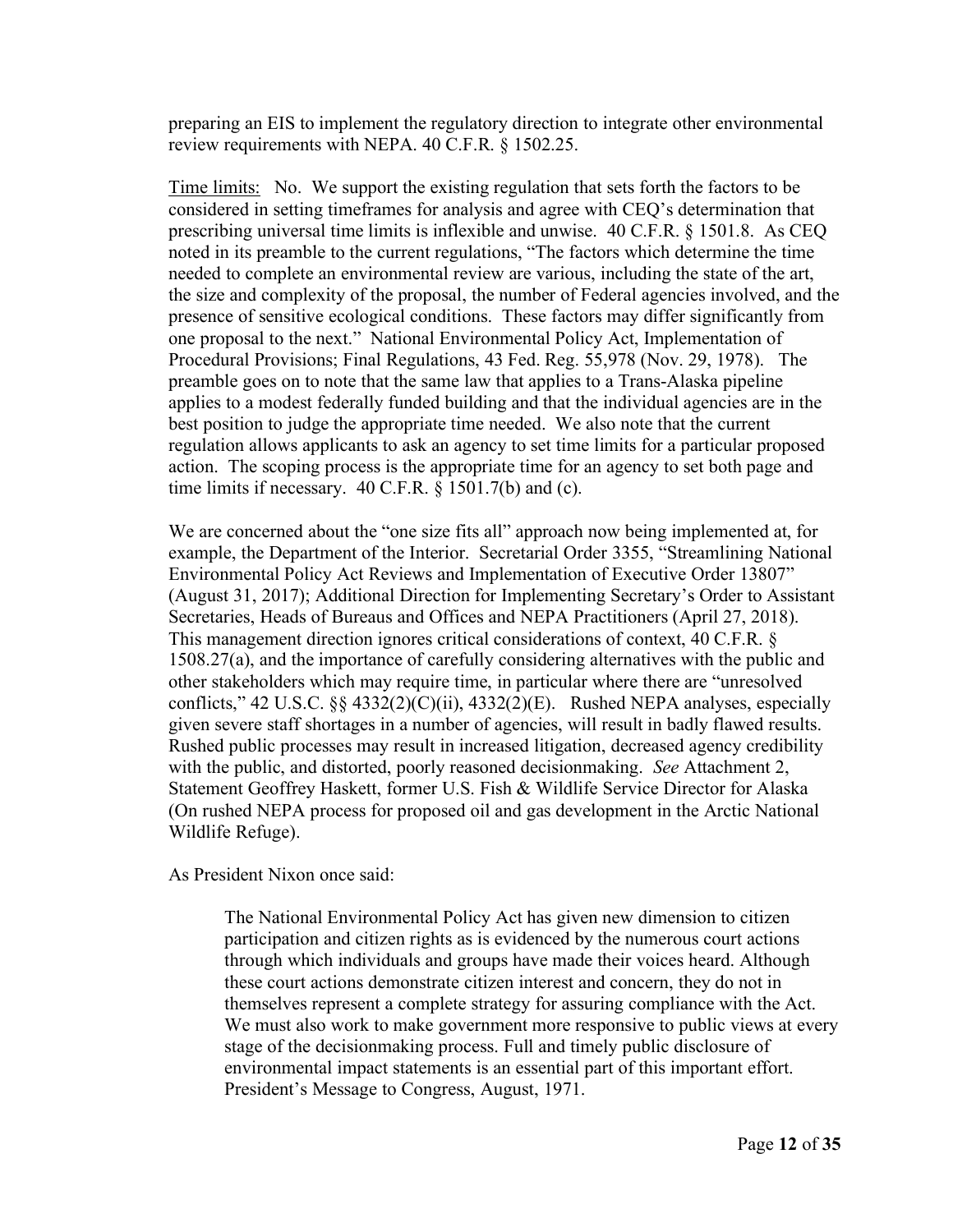Ultimately, the key to robust compliance with NEPA that empowers the public, inform input from sister agencies and elected officials, and guide better, more durable, and less wasteful decisions is proper staffing and training of the agency personnel principally responsible for compliance.

# **5. Should CEQ's NEPA regulations be revised to provide greater clarity to ensure NEPA documents better focus on significant issues that are relevant and useful to decisionmakers and the public, and if so, how?**

No. No one would be more delighted than our millions of members to review NEPA documents that provide greater clarity and better analysis of significant issues relevant to the proposed action. Much of our advocacy in the context of NEPA relates to this very topic. However, improved clarity will not be achieved by changes to CEQ's regulations but, rather, by better implementation of CEQ's existing regulations.

CEQ regulations already call for: concentrating "on the issues that are truly significant to the action in question, rather than amassing needless detail," 40 C.F.R. § 1500.1(b), reducing the accumulation of extraneous background data, § 1500.2(b), using the scoping process to identify significant issues and de-emphasize insignificant issues, § 1501.7, the often-overlooked regulation calling for clear writing and appropriate graphics, § 1502.8, and the mandate to ensure professional integrity of analyses, § 1502.24, and all associated CEQ guidance. Fully implemented, these provisions would go far in achieving greater clarity and better informing both decisionmakers and the public.

CEQ's Memorandum for General Counsels, NEPA Liaisons and Participants in Scoping, (April 30, 1981), is excellent guidance that focuses on ways to effectively and efficiently undertake the scoping process. We suggest that CEQ revisit that guidance with an eye to updating it to account for new approaches to communication and lessons learned since publication of the original guidance.

Most importantly, CEQ, working with agencies that regularly implement NEPA, needs to provide training to the agencies on effective scoping processes. Efficiency in the NEPA process must begin at the start of the process with a good internal and external scoping process that results in agencies identifying the important issues that must be analyzed, the information they need to obtain, the parties who are interested in and may be affected by the proposed action, and at least the initial appropriate spatial and temporal scope boundaries of the analyses for each significant issue. As agencies plan for scoping processes for particular types of actions, they should also educate and solicit input from the interested public regarding the NEPA process generally and the purpose of scoping in particular. Simply noticing a meeting and expecting well crafted, thoughtful scoping comments is not sufficient.

# **6. Should the provisions in CEQ's NEPA regulations relating to public involvement be revised to be more inclusive and efficient, and if so, how?**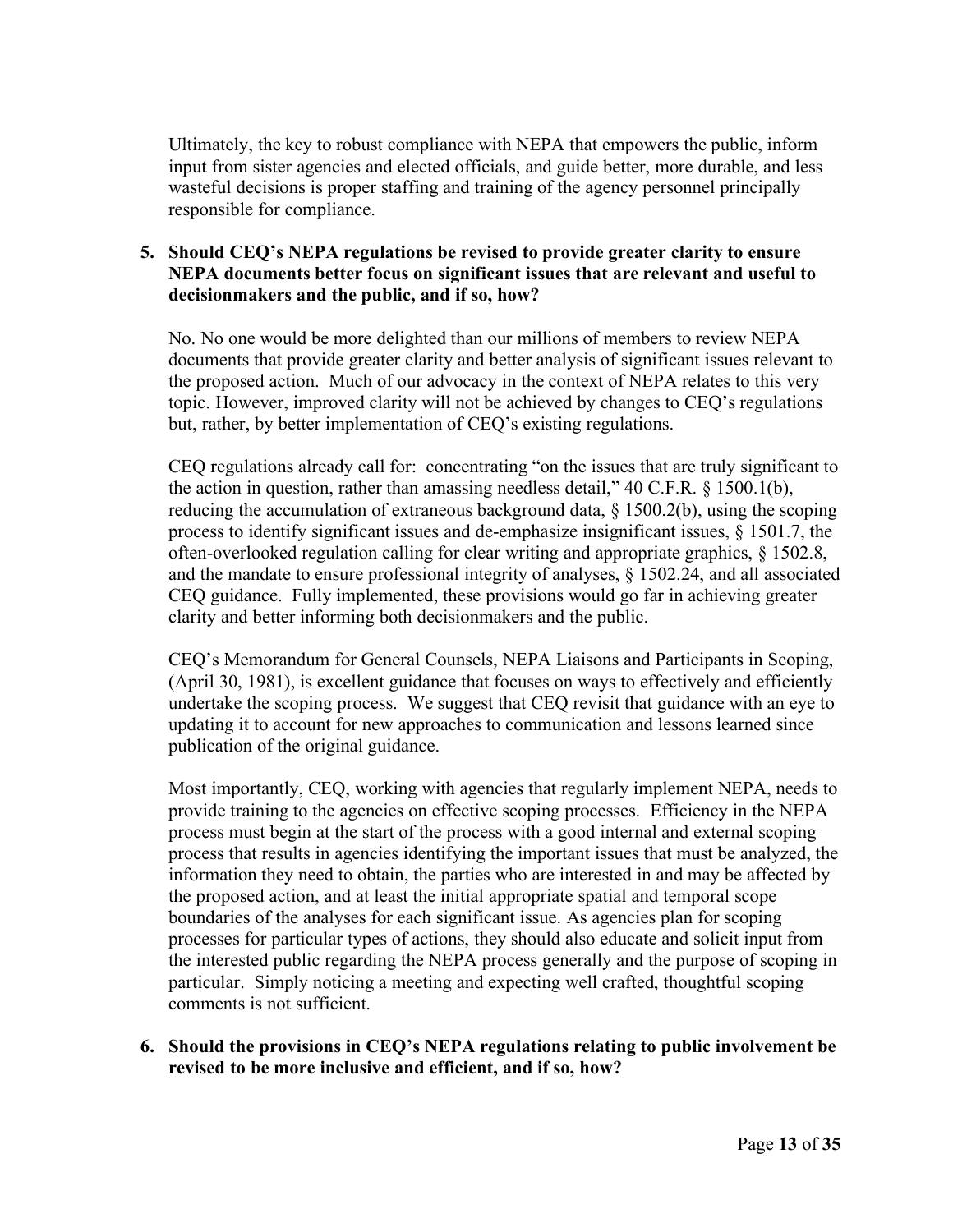Our members consistently support robust public involvement throughout the NEPA process. While the overall framework for public involvement set forth in §1506.6 is sound, there are several improvements that should be made:

- a. Consistent with 40 C.F.R.  $\S 1501.7(a)(1)$  and with our response to question 18 below, the restrictions in 40 C.F.R. § 1503.1(a)(2)(ii), regarding inviting comments on an EIS, and 40 C.F.R. § 1506.6(b)(3)(ii), regarding the requirement to notify tribal governments of proposed agency actions with effects primarily of local concern, should be modified to substitute "**affect tribal interests**" for the phrase "occur on reservations" as the trigger.
- b. CEQ should issue guidance directing agencies to use all available technology as well as (not as a substitute for) the mechanisms already identified in § 1506.6. Given modern communications technology, there is no reason that notification of actions falling under an agency's categorical exclusions cannot be easily provided; indeed, the Department of Energy and Forest Service do just that; *See* 36 C.F.R. § 220.4(e)(1) and https://www.energy.gov/nepa/nepa-documents/categorical-exclusiondeterminations. Other agencies should follow that example. Certainly, agency websites and other means of communication should be employed to reach all potentially interested parties. We recommend that CEQ reference such mechanisms generally so that the guidance stays current.

That said, we emphasize that not everyone uses the internet, let alone social media. According to 2018 studies by the Pew Research Center, home broadband access is around 50% for African Americans and Hispanics and also low for low-income populations, older adults and rural residents. http://www.pewinternet.org/factsheet/internet-broadband/. Indeed, as of January 2018, 30% of all US adults do not have home broadband access. With an estimated 200 million adults in the US, this means that 60 million people rely on phones, work, or libraries for internet access. These alternative means of access, such as use of computers in public libraries, are typically quite restricted. Approximately 11% of American adults don't use the internet at all. http://www.pewresearch.org/fact-tank/2018/03/14/about-a-quarter-ofamericans-report-going-online-almost-constantly/. Moving all notifications and documents to the internet in anticipation of the day when all Americans are on it would restrict involvement by many individuals in affected communities or in remote, rural areas. It would also ignore the potential for online outages that make documents unavailable or unsearchable for critical periods of time during public review. To ensure that public involvement is conducted in a manner that is truly inclusive, the regulations should expressly require that in providing notice about the availability of documents and scheduling public meetings, agencies consider whether the format and timing equitably provides notice, information, and meaningful opportunities to participate to vulnerable and traditionally marginalized populations.

c. As noted previously, the emphasis on meaningful public input and careful consideration of environmental impacts outlined in NEPA and its implementing regulations is why it is one of the principal tools in ensuring environmental justice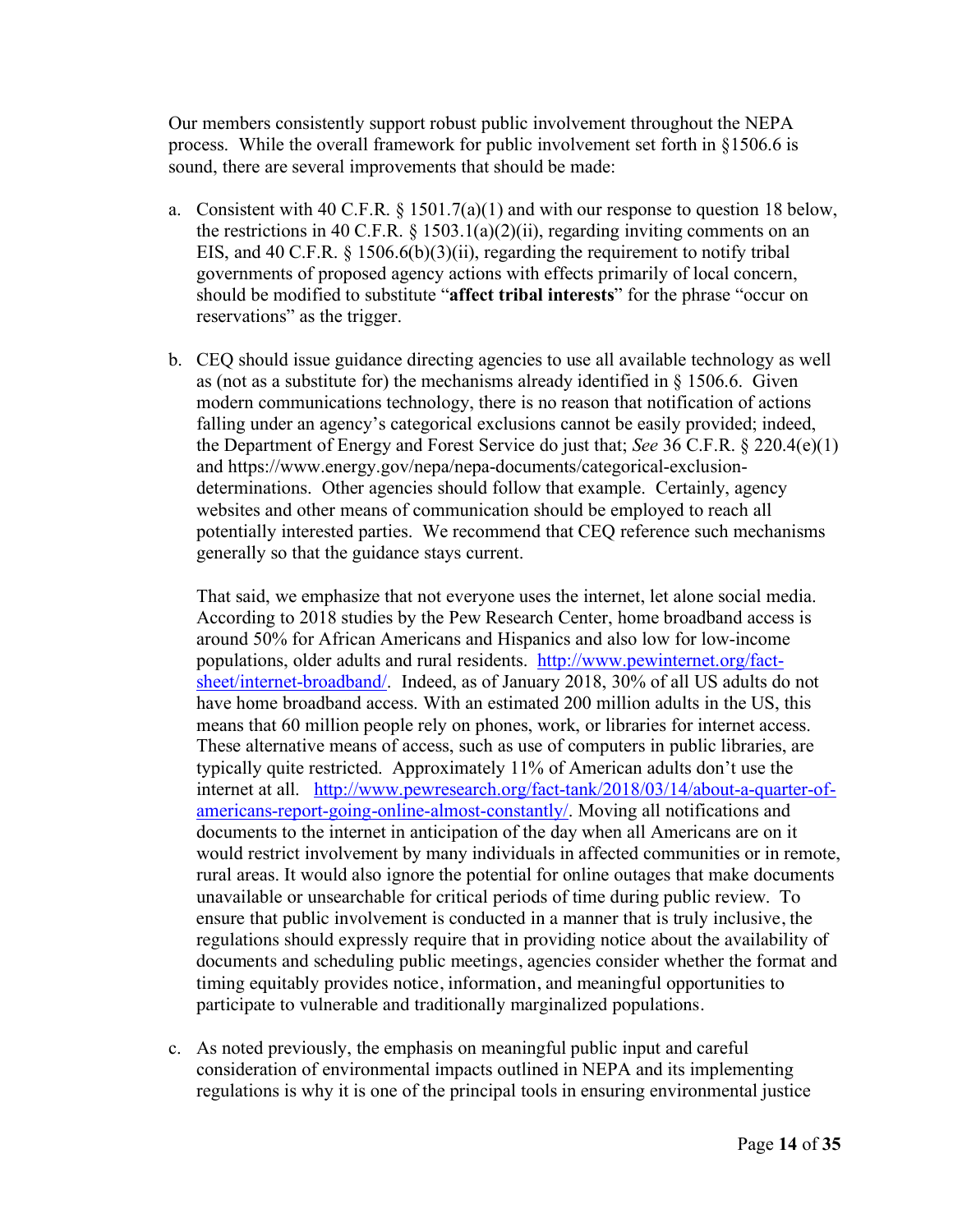principles guide government decisionmaking. The NEPA process provides one of the primary forums for agencies to openly consider the composition of affected areas, relevant public health impacts, exposure risks, and solicit meaningful public input with the aim of avoiding disproportionate impacts on vulnerable and traditionally marginalized communities. In the memorandum to departments and agencies on Executive Order 12898 (Feb. 16, 1994)("Federal Actions to Address Environmental Justice in Minority and Low-Income Populations") President Clinton emphasized the importance of NEPA in addressing environmental justice issues, which led CEQ to issue guidance on environmental justice under NEPA in 1997. The guidance provides an excellent model for how agencies should incorporate environmental justice considerations into government decsionmaking. However, an update is needed given that guidance is now twenty years old and is in need of an update. Specifically, the guidance should be updated to include strong recommendations to agencies to consider opportunities in the NEPA process to accommodate individuals with limited English proficiency, consistent with Executive Order 13166 (Aug. 11, 2000)("Improving Access to Services for Persons with Limited English Proficiency"). In addition CEQ should update the guidance to reflect the roles of new technologies and supplement the guidance to align with the 2016 report of the Federal Interagency Working Group on Environmental Justice and NEPA Committee entitled "Promising Practices for EJ Methodologies in NEPA Reviews," and its more recent (March 2018) report entitled "Community Guide to Environmental Justice and NEPA Methods." Updated and formalized guidance would better promote transparency, disclosure, collaboration, and meaningful input of environmental justice communities.

d. Per our response to question 9c below, we also recommend a new provision in 40 C.F.R. § 1501.4 to enhance public participation in the context of environmental assessments.

# **7. Should definitions of any key NEPA terms in CEQ's NEPA regulations, such as those listed below, be revised, and if so, how?**

In general, the existing definitions are sound and have stood the test of time. They are based on case law, best practices, and considerable experience and are well understood by practitioners. Revisions are not warranted.

- **a. Major Federal Action - No.**
- **b. Effects - No.**
- **c. Cumulative Impact - No.**
- **d. Significantly - No.**
- **e. Scope - No.**
- **f. Other NEPA terms - No**
- **8. Should any new definitions of key NEPA terms, such as those noted below, be added, and if so, which terms?**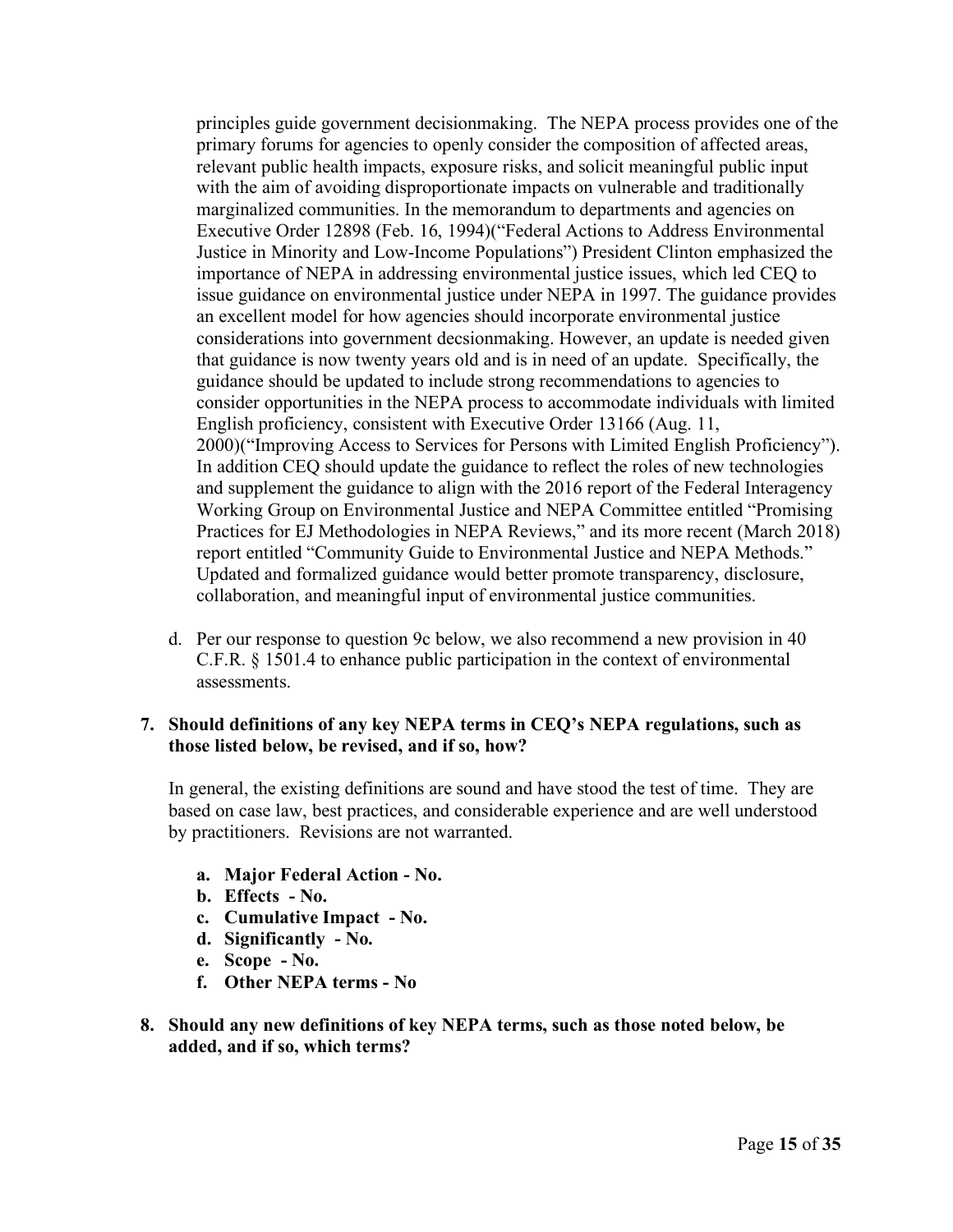The existing definitions are sound and have stood the test of time. Revisions are not warranted. The definitions are based on case law, best practices, and considerable experience and are well understood by practitioners. CEQ will bear a heavy burden if it proposes changes in definitions to fundamental concepts such as these.

- **a. Alternatives - No.**
- **b. Purpose and Need - No.**
- **c. Reasonably Foreseeable - No.**
- **d. Trivial Violation - No.**
- **e. Other NEPA terms - No.**
- **9. Should the provisions in CEQ's NEPA regulations relating to any of the types of documents listed below be revised, and if so, how?**
	- **a. Notice of Intent - No.**
	- **b. Categorical Exclusions – No.**

**c. Environmental Assessments -** The nature of public involvement for EAs varies a great deal. CEQ's regulations currently offer minimal guidance specific to EAs, stating that agencies "shall involve environmental agencies, applicants and the public to the extent practicable" in the preparation of EAs. 40 C.F.R. § 1501.4(b). In practice, agencies seldom involve the public in the preparation of EAs, although some agencies routinely provide a comment period on EAs and some provide a comment period in particular situations. Frequently, however, EAs are prepared for actions that may have significant effects or actions for which the nature of those effects is in dispute, there are "unresolved conflicts" compelling consideration of alternatives (42 U.S.C.  $\S$  4332(2)(E)), or there are sensible opportunities to engage the public with an eye towards further mitigating impacts beyond what the agency has already considered. We propose the following as an additional sentence to be added to the end of 40 C.F.R. § 1501.4(b): "**Agencies shall make an EA available for public review for a minimum 30 days."**

- **d. Findings of No Significant Impact No.**
- **e. Environmental Impact Statements No.**
- **f. Records of Decision No.**

**g. Supplements** – CEQ's current regulatory direction on supplementing EISs is excellent and we support retaining it. 40 C.F.R. §1502.9(c)

However, we strongly recommend CEQ consider issuing guidance on the types of documents that individual agencies are currently using to determine whether to supplement NEPA analyses, including Supplemental Information Reports (SIRs) and Determinations of NEPA Adequacy (DNAs). We understand, of course, the need to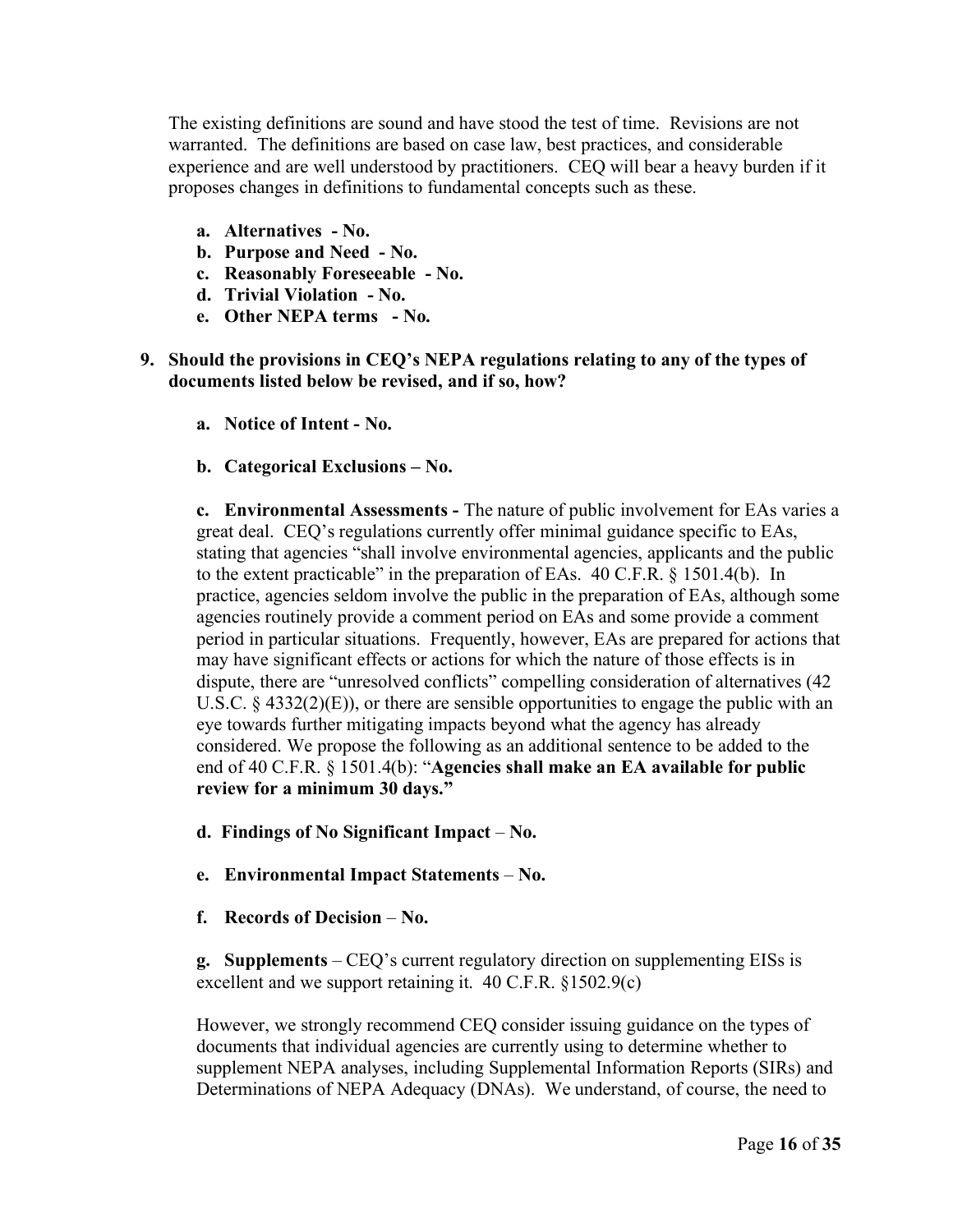review earlier NEPA documents in light of new or revived proposals and the desirability of documenting an agency's rationale. However, we reiterate the concerns about the Bureau of Land Management's use of DNAs noted in response to Q. 2. CEQ guidance regarding use of both SIRs and DNAs should reiterate the importance of evaluating environmental consequences, permitting public review, and making commitments of public resources. CEQ should provide strict limitations on the use of non-NEPA documents to bypass public involvement. A brief EA with public involvement is the most appropriate way of assessing the significance of new information or possible changed circumstances.

# **10. Should the provisions in CEQ's NEPA regulations relating to the timing of agency action be revised, and if so, how?**

No. We support the existing regulation on timing of agency action at 40 C.F.R. § 1502.5. The regulation lays out a common-sense approach for linking the NEPA process to the agency's consideration of a proposed action.

### **11. Should the provisions in CEQ's NEPA regulations relating to agency responsibility and the preparation of NEPA documents by contractors and project applicants be revised, and if so, how?**

CEQ's existing provisions regarding agency responsibility and preparation of NEPA documents by contractors and project applicants, including the conflict of interest provision, are the minimum of what should be required and certainly must be retained, if not strengthened. We are very concerned about conflicts of interest when agencies use contractors paid for by an applicant to prepare an EIS—the so-called "third-party EIS" situation. CEQ's requirements that a federal agency select the contractor and that contractors execute disclosure statements regarding any conflict of interest are essential. The disclosure statement should be executed prior to signing the contract and should always be publicly available. It must also be understood that the agency continues to have the legal responsibility for any and all NEPA documents prepared by an outside contractor. It cannot shift NEPA compliance duties to an outside entity, in particular given that outside entities may lack an understanding of local community dynamics to help balance competing needs and issues and ensure that public input is properly accounted for. It is also essential to maintain strong oversight and enforcement of the prohibition on utilizing contractors that would benefit in some manner by the proposed action (for example, additional contracts implementing a particular proposed action) that is the subject of the NEPA process at issue.

We understand that agencies need to be able to communicate directly with the applicant regarding the proposed action. However, agencies must take special care in the context of a third-party EIS. For example, applicants should not be invited to regularly attend interdisciplinary team meetings or interagency meetings. Agencies must draw a bright line distinguishing their role of evaluation and regulation from the role of the applicant.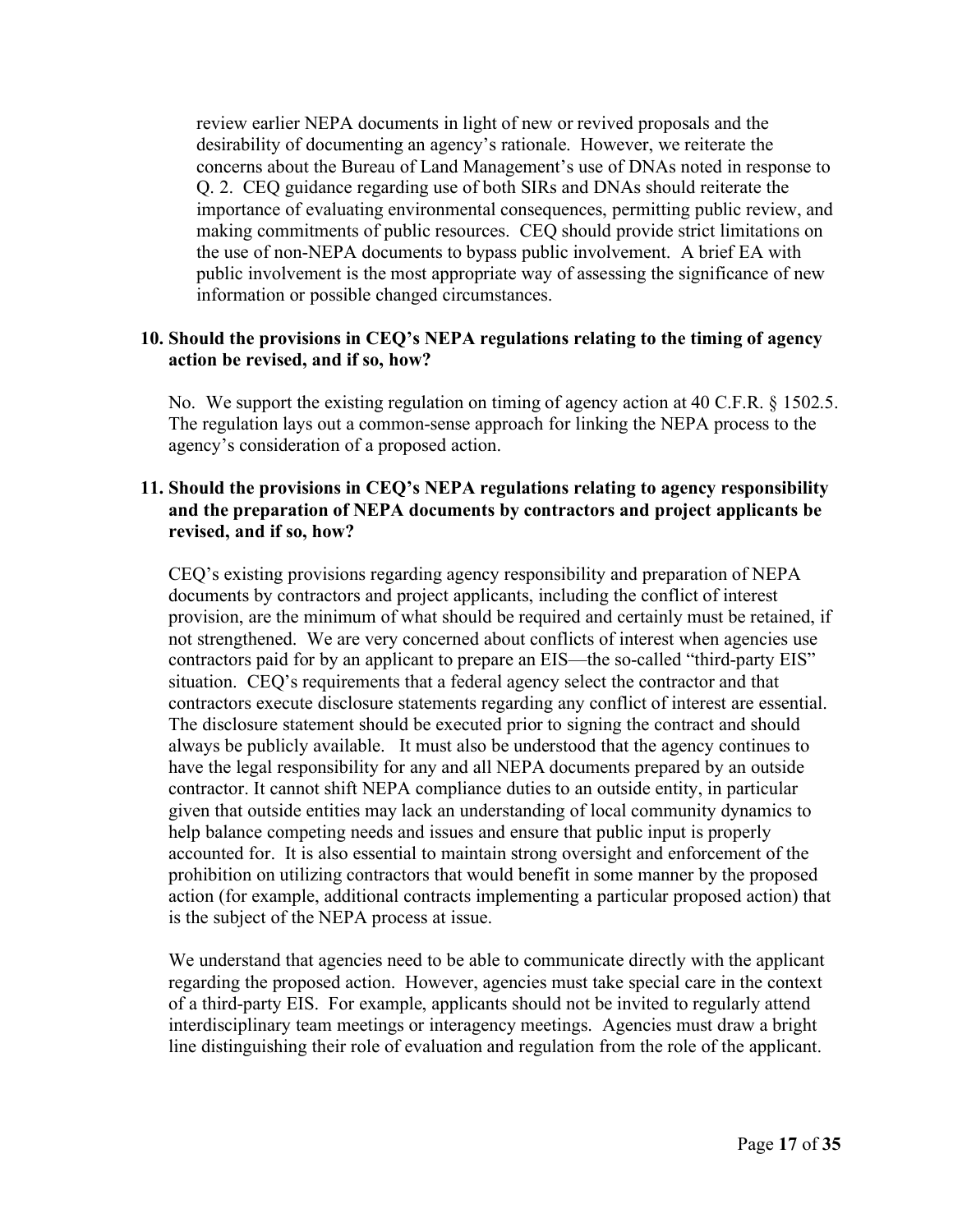We strongly believe the integrity, effectiveness, and efficiency of the NEPA process are much-better served when agencies conduct the NEPA process themselves, as the law intended. This is particularly the case where the NEPA process operates as a critical decisionmaking tool for agencies with complex, diverse missions—e.g., land management agencies that operate under a "multiple use" framework or where local community dynamics require careful attention to ensure that the agency listens to public concerns. Contractors and project applicants are simply not in a position to effectively apply this framework to resolve conflicts or to balance competing values and agency mandates.

### **12. Should the provisions in CEQ's NEPA regulations relating to programmatic NEPA documents and tiering be revised, and if so, how?**

No. CEQ's guidance document on "Effective Use of Programmatic NEPA Reviews" is comprehensive, current, and useful. It accurately reflects the concerns of many of our members regarding the challenges the public often faces in the context of programmatic NEPA documents and tiering. Chief among these concerns is the difficulty of determining when an agency will do a particular type of analysis. As noted in CEQ's guidance, agencies sometimes say they are deferring a particular type of analysis to a later stage, only to improperly refer back to a programmatic document when that later stage arrives to justify the implementation-stage action. We certainly support tiering a more detailed and site-specific analysis at the project level to a programmatic EIS, but only when the programmatic analysis is sufficient to support such tiering by providing a site-specific hard look at impacts to inform alternatives and mitigation. As discussed in the guidance, it is imperative for agencies to be clear about what type of analysis they will do at what stage of a tiered process—and then to do it, absent changed circumstances accompanied by a clear explanation to the public.

For specific observations on the implementation problems with programmatic EISs and tiering, we incorporate by reference the discussion presented in the context of the Forest Service's Advance Notice of Proposed Rulemaking on its NEPA regulations. *See,* Letter from The Wilderness Society and 82 other organizations to Chief Tony Tooke, February 1, 2018, pp. 18-21 (Attachment 3). As stated in that discussion, which we believe is applicable to other agencies' NEPA implementation, especially in the land management and installation management context, agencies are often not taking advantage of efficiencies that the tiering process provides. Rather, there is a tendency to push analysis and decisionmaking off to a later time. Unfortunately, when that later time comes, agencies are often under even more pressure to "streamline" the process.

We see no reason for regulatory change in this area. Rather, we recommend CEO invest resources into training and assisting agencies to shape programmatic NEPA analyses so that the resulting documents will facilitate appropriate tiering. Indeed, we think more effective programmatic analyses—i.e., "smart from the start" thinking to shape and inform implementation-level action that tiers from a programmatic analysis—provides one of the single greatest opportunities to improve the efficiency of the NEPA process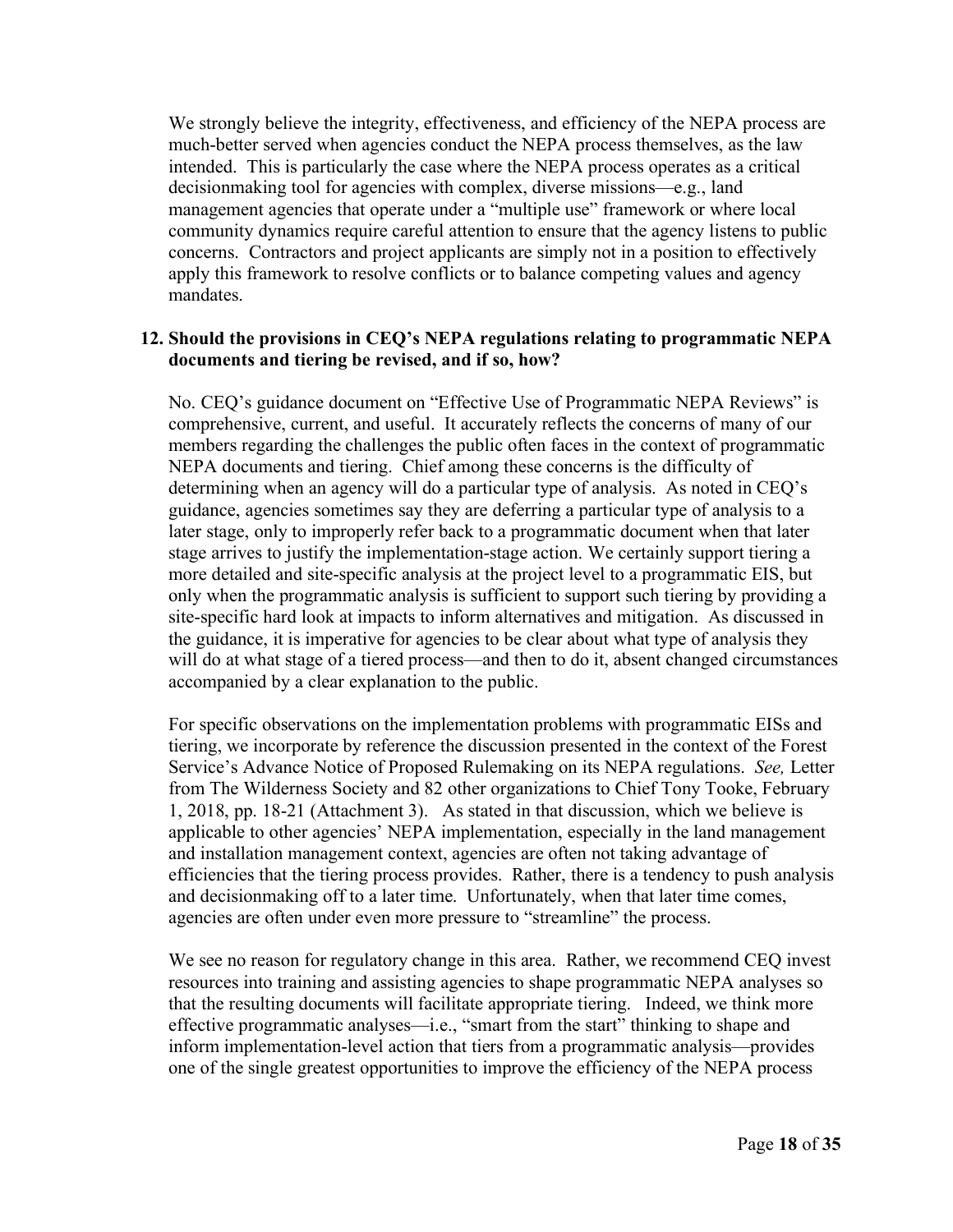and to cultivate good-will and public buy-in for actions that meet a project applicant's goals while also protecting our country's health, environment, and economy.

# **13. Should the provisions in CEQ's NEPA regulations relating to the appropriate range of alternatives in NEPA reviews and which alternatives may be eliminated from detailed analysis be revised, and if so, how?**

No. We oppose changes to the regulations regarding an appropriate range of alternatives. Changes are not warranted and could do tremendous damage to the value of NEPA. NEPA calls for analysis of alternatives twice, emphasizing their importance. *See* 42 U.S.C. §§ 4332(2)(C)(ii), 4332(2)(E). Consistent with these statutory mandates and per the regulations, alternatives are indeed the "heart" of the NEPA process. 40 C.F.R. § 1502.14. Without them, NEPA review cannot perform its core function of creating informed reflection so that agencies do not simply pursue their first reflexive idea about discharging a mandate or responsibility. Without a bona fide examination of alternatives, the NEPA process would do nothing more than document the impacts of the agency's or applicant's preferred course of action with the possible addition of some mitigation measures. In numerous examples, the alternatives developed—whether by a lead agency or externally—have truly improved decisionmaking. Further, agencies have benefitted from alternatives proposed by members of the public or by other agencies. Even where alternatives offered by members of the public are not chosen, agencies create public buyin and acceptance when they show they have taken public input seriously. *See* Attachment 1 for examples of where alternatives analysis has benefitted decisionmaking.

CEQ and the courts have consistently made it clear that the range of reasonable alternative varies with the facts of each situation, resting on public input and key notions of reasonableness and feasibility. Any effort to constrain the requirement to analyze alternatives, including the no action alternative and reasonable action alternatives not within the jurisdiction of the lead agency, would directly undercut a central mandate of NEPA and be met with significant public backlash. If anything, we would strongly encourage agency training for making better and more expansive use of alternatives as a tool to better engage and work with the public on the design of action alternatives that eliminate or mitigate impacts. Done well, the careful identification and consideration of alternatives—*with the public*—will improve the credibility and acceptability of agency action and better protect our country's health, environment, and economy.

We also oppose changes to Section 1506.1 regarding limitations on actions during the NEPA process, which is essential to the analysis of alternatives. The very purpose of limiting action while the NEPA process is ongoing is to avoid the "real environmental harm [that] will occur through inadequate foresight and deliberation." *See Sierra Club v. Marsh*, 872 F.2d 497, 504 (1st Cir. 1989) (noting the difficulty of stopping a "bureaucratic steam roller" once started). The regulation already allows the development of plans, designs, or performance of other work necessary to support compliance with other legal requirements. Allowing additional work to be done on a preferred alternative would eviscerate the value of alternatives in actually influencing the agency's decision for the better. It would relegate NEPA analysis to a post-hoc justification for a decision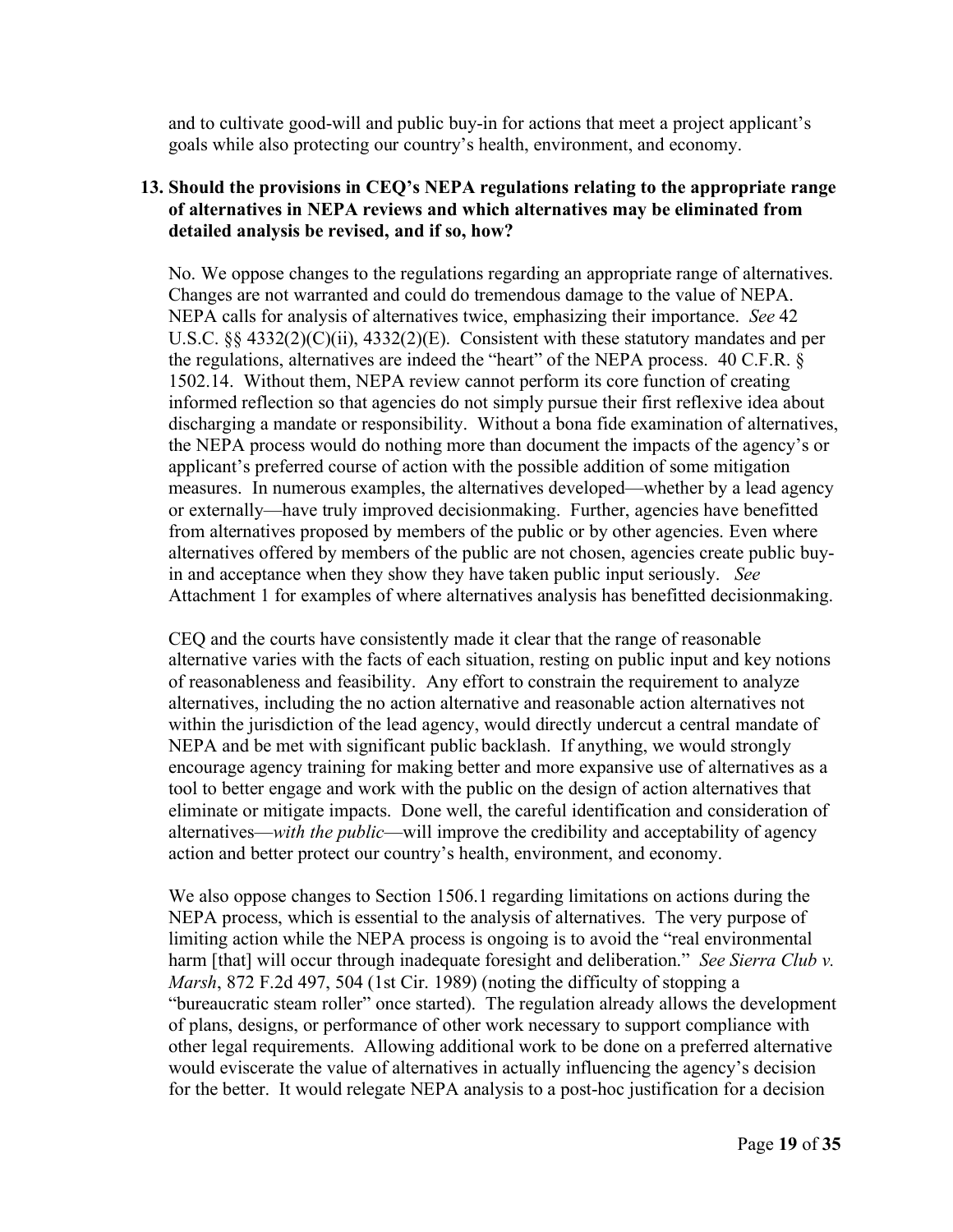the agency had already made, rather than a process for determining the best course of action. NEPA itself contemplates its role before a decision is made. *See* 42 U.S.C. §  $4332(c)(v)$  (requiring the "detailed statement" to discuss "any irreversible and irretrievable commitments of which *would be* involved in the proposed action *should it be* implemented") (emphasis added).

# *General:*

# **14. Are any provisions of the CEQ's NEPA regulations currently obsolete? If so, please provide specific recommendations on whether they should be modified, rescinded, or replaced.**

The references to EPA's publication of the *102 Monitor* in § 1506.6(b)(2) and § 1506.7 are obsolete.

# **15. Which provisions of the CEQ's NEPA regulations can be updated to reflect new technologies that can be used to make the process more efficient?**

Utilization of existing and new technologies could greatly enhance the quality of analyses and the communication of those analyses to all interested parties. However, this goal requires leadership and resources, not regulatory changes. Section 1502.24 dealing with "Methodology and scientific accuracy" emphasizes scientific integrity and disclosure of methodologies rather than endorsing particular methods; this is a sound approach in terms of technology. It would not be practical for regulations to prescribe particular types of technology for every agency. Doing so would no doubt result in obsolete regulations within a short amount of time. This is another instance in which leadership and resources make the NEPA process more effective *and* efficient through increasing information access to all involved.

Per our response to question 6, CEQ could issue guidance both encouraging the use of technology to provide information and as a tool for public involvement. However, CEQ should also provide for communities and individuals who by choice or necessity do not have access to computers. In addition, to the extent that technology is referenced, it must be clear that there is an obligation to ensure clear pathways for use (including advisors to provide assistance) and to ensure that the technology is fully functioning at all times.

Again, most important gains to be achieved through technology do not require regulatory revisions, but rather financial investments and leadership. For example, all available EISs and EAs should be available electronically on a single website that permits searching by types of actions, locations, and impacts. Such a tool could greatly facilitate preparation of NEPA documents, particularly in assessing cumulative impacts and increasing public understanding of particular topics. Additionally, Geographical Information Systems data utilized in NEPA analysis should be readily available to the public (subject to any legal requirements to keep certain locational information confidential).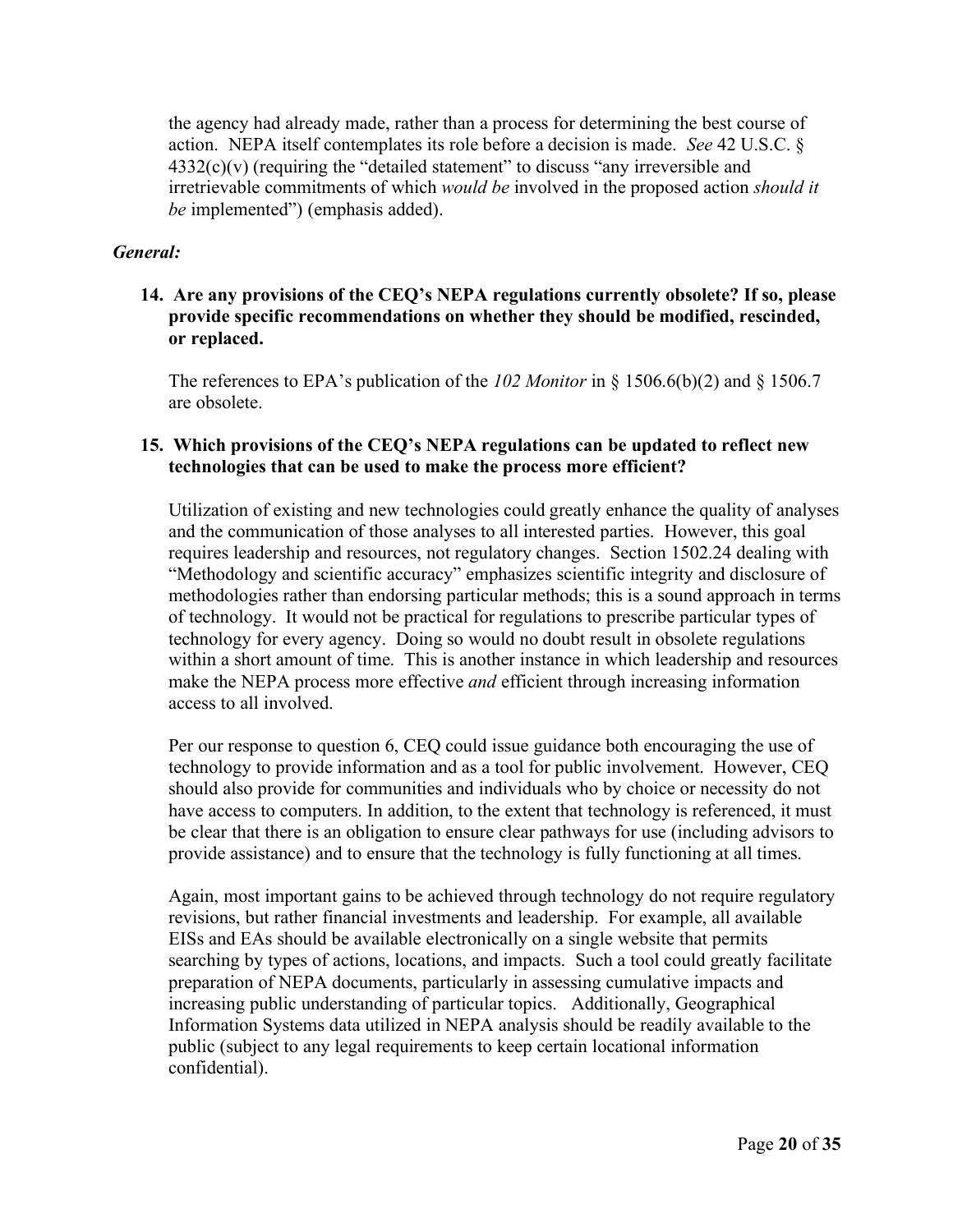# **16. Are there additional ways CEQ's NEPA regulations should be revised to promote coordination of environmental review and authorization decisions, such as combining NEPA analysis and other decision documents, and if so, how?**

No. CEQ regulations and guidance already provide for and encourage combining NEPA documents with other relevant decision documents. For example, the requirements for a Record of Decision can and should be integrated into the preamble for a final rule. *See* 40 C.F.R. § 1502.2. However, many agencies lack staff who have received enough training to identify these opportunities. Regular training of agency NEPA staff would help the agencies, our members, the public in general, and applicants.

We caution against a move to promote combining a final EIS (FEIS) and a Record of Decision, except in the limited instance provided for in Section 1506.10(b)(2). An EIS, and especially an EIS that carries with it the full weight of compliance with all environmental review laws, contains a considerable amount of information, which the decisionmaker must consider. Allowing the decision to be made simultaneously with publication of the FEIS creates pressure to make the decision in haste without thoughtful consideration of all relevant issues. It would also eliminate a window for additional outside input in light of changes to analysis and alternatives in the FEIS that in our experience can improve agency decisions and increase public acceptance. Put differently, combining the FEIS and ROD into a single document strikes us a "penny wise, pound foolish" gimmick that would degrade the ability of agencies to make reasoned and informed decisions.

# **17. Are there additional ways CEQ's NEPA regulations should be revised to improve the efficiency and effectiveness of the implementation of NEPA, and if so, how?**

If improving the effectiveness and efficiency of the implementation of NEPA is truly a goal, then CEQ should reinstate the sensibly written guidance for agencies on the consideration of climate change in NEPA reviews. Planning projects and investing taxpayer dollars without considering the risks associated with rising sea levels, increased droughts, and more severe weather is irresponsible and ignores the statutory mandate to "promote efforts which will prevent or eliminate damage to the environment and biosphere and stimulate the health and welfare of man." 42 U.S.C. § 4321. As CEQ noted in the now revoked guidance, "[c]limate change is a fundamental environmental issue, and the relation of Federal actions to it falls squarely within NEPA's focus." It is now well established by courts that climate change is precisely the type of environmental impact agencies should consider. Moreover, it is utterly impractical to ignore climate change relative to virtually any project, in particular public infrastructure, that is designed and built with public funds and must be durably built to withstand climate and environmental realities. Revocation of the climate guidance did not relieve agencies of their responsibility to consider climate impacts; its sole accomplishment was to introduce tremendous regulatory uncertainty for both agency officials and project sponsors and increase the risk that projects will fail, wasting taxpayer and private sector resources.

The climate guidance therefore rightly provided much needed clarity to agencies on how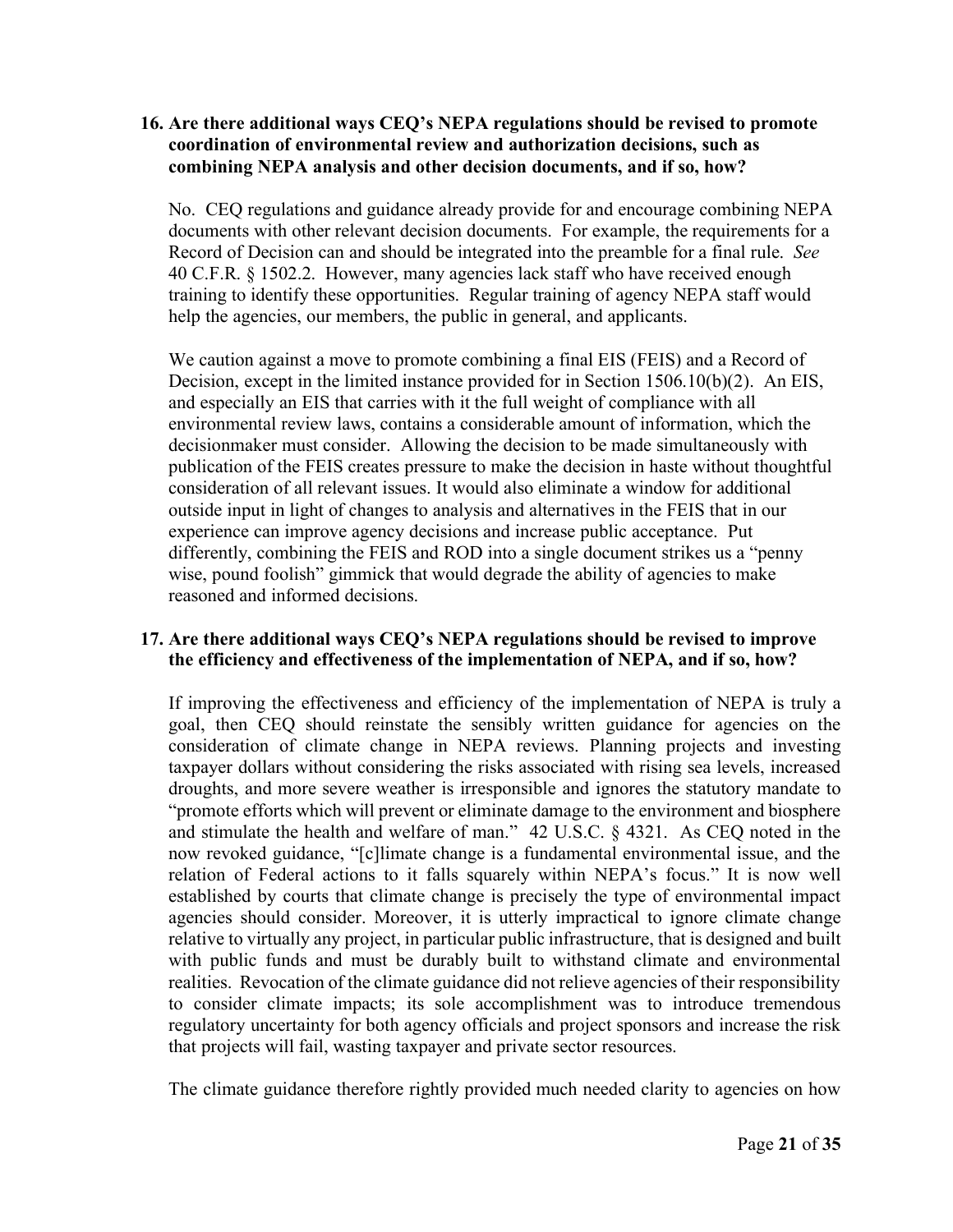to not only consider how federal projects and decisions impact the climate, but also how climate change impacts federal projects and infrastructure. To truly ensure the regulations implement NEPA's goal of preserving the human environment for future generations, CEQ should reinstate the guidance. The guidance will provide agency staff, project sponsors, and communities the confidence that the government is investing taxpayer dollars on critical infrastructure that is resilient and built to withstand the future impacts of climate change. By providing guidance to agencies on how to consider the fundamental environmental challenge of this century, CEQ will not only provide consistency across agencies and further the purposes of NEPA, but will also better fulfill its responsibility under Executive Order 12898 ("Federal Actions to Address Environmental Justice in Minority Populations and Low-Income Populations") to identify and address "disproportionately high and adverse human health or environmental effects" on minority and low-income communities. It is now well known that minorities, low-income communities, immigrants, and people who are not fluent in English suffer disproportionate health impacts due to climate change, have less ability to relocate or rebuild after a disaster, and are generally exposed to greater risks – all due to climate change. Reinstatement of the guidance will help to ensure that the potential health, environmental, and economic impacts of climate change are mitigated if not prevented and are better disclosed to disproportionately impacted communities.

In addition to reinstating the climate change guidance, CEQ's should focus on enforcing and ensuring adequate funding for implementation of the existing regulations, not expending limited resources through what will likely prove to be a time-consuming and contentious rulemaking. CEQ's regulations state that, "Each agency shall be capable (in terms of personnel and other resources) of complying with the requirements [of the regulations.] Such compliance may include use of other's resources, but the using agency shall itself have sufficient capability to evaluate what others do for it." 40 C.F.R. § 1507.2. Accordingly, we urge systematic oversight of agency compliance with this provision. In our considered view, the single most important key to efficiency and effectiveness is having competent, trained, and adequate agency staff to implement NEPA.

### **18. Are there ways in which the role of tribal governments in the NEPA process should be clarified in CEQ's NEPA regulations, and if so, how?**

Yes. Tribal governments should be accorded the same status as state or local agencies, including, specifically, the ability to be designated as a cooperating agency. The current regulations narrowly focus tribal government participation on circumstances where the effects of a proposed action are located on a reservation. Not all tribal lands are, however, reservations. Moreover, less than 22% of Native Americans and Alaska Natives live on reservations,

(https://www.census.gov/newsroom/releases/archives/facts\_for\_features\_special\_editions /cb11-ff22.html) and a number of reservations are not in the traditional homeland of a tribe, or represent a small fraction of the original homeland. Further, with one exception, Alaska Natives do not have reservations at all because of the provisions of the Alaska Native Claims Settlement Act of 1971 and Pueblo peoples are located on sovereign,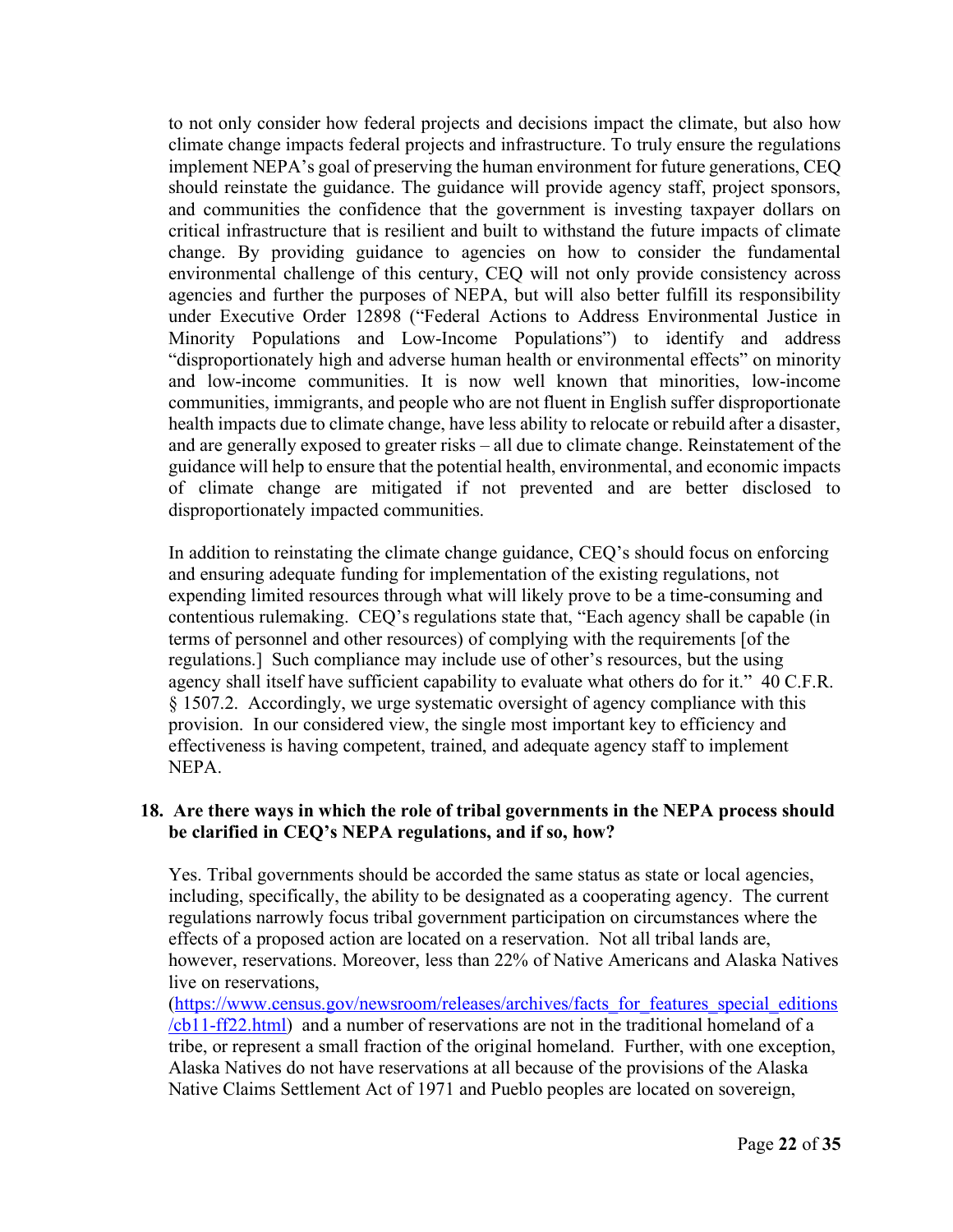ancestral lands. Perhaps most importantly, the Federal government holds a legal trust obligation towards Native peoples that is not delimited by the location of either reservations or tribal lands, period. Indeed, Native peoples hold protected rights to and interests in non-reservation and non-tribal lands that are rooted in their individual histories, vibrant cultural and land protection practices and ethics, and economic vitality.

Section 1508.5 should be amended to delete the phrase, "when the effects are on a reservation" so that the relevant sentence reads, "**A state, tribal, or local government agency of similar qualifications may by agreement with the lead agency become a cooperating agency**."

Per our response to question 6, the restriction in  $\S 1506.6(b)(3)(ii)$ , regarding the requirement to notify tribal governments of actions with effects primarily of local concern, should be modified to delete the phrase "when effects may occur on reservations" and substitute "**affect tribal interests**" for the phrase "occur on reservations" as the trigger.

# **19. Are there additional ways CEQ's NEPA regulations should be revised to ensure that agencies apply NEPA in a manner that reduces unnecessary burdens and delays as much as possible, and if so, how?**

CEQ's guidance on "Improving the Process for Preparing Efficient and Timely Environmental Review under the National Environmental Policy Act" (Mar. 12, 2012) made it clear that existing CEQ regulations intended to reduce delay and paperwork in preparation of EISs (for example, incorporation by reference, adoption, supplements) could also apply to EAs. Again, this is an issue in which the key to improvement is training within the agencies.

# **20. Are there additional ways CEQ's NEPA regulations related to mitigation should be revised, and if so, how?**

CEQ's guidance on "Appropriate Use of Mitigation and Monitoring and Clarifying the Appropriate Use of Mitigated Findings of No Significant Impact" is an excellent document. Mitigation and monitoring are often the neglected part of the NEPA process. It is essential to the integrity of the process that mitigation be capable of being implemented, that it is implemented and that it is monitored. We are concerned that ineffective mitigation measures have been used as a means to overlook environmental and community harms having significant impact.

Thank you for the opportunity to comment. Representatives of our organizations would be pleased to discuss any of these responses with CEQ representatives. Our contact for this purpose is Stephen Schima at the Partnership Project, (503) 830-5753 or by email at sschima@partnershipproject.org.

cc: Edward Boling, Associate Director for the National Environmental Policy Act Council on Environmental Quality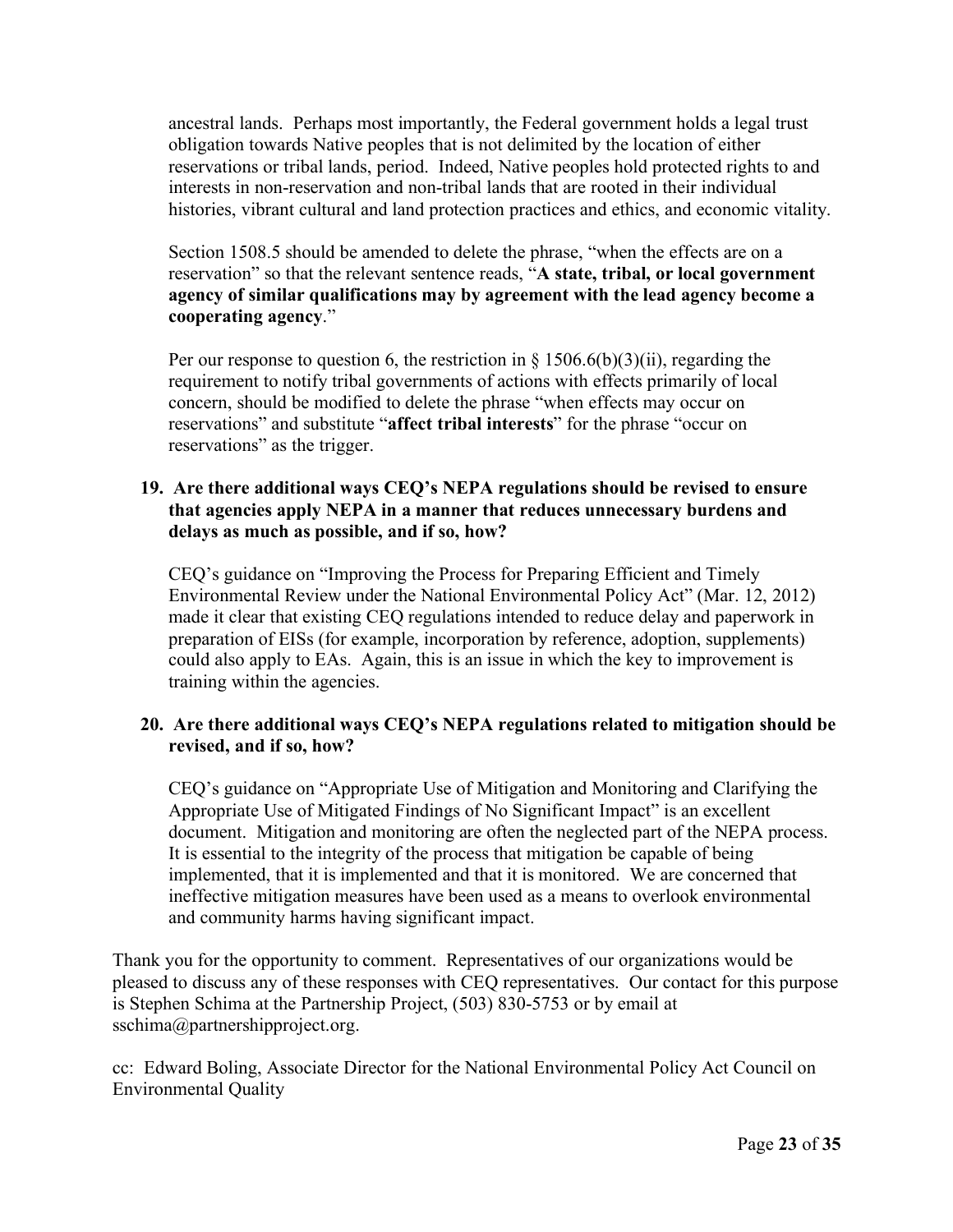#### Sincerely,

Laura Neish Executive Director 350 Bay Area

Pauline Seales Organizer 350 Santa Cruz

Jamie Henn US Program Director 350.org

Brian Tokar Board member 350Vermont

Karyn L. Rotker Sr. Staff Attorney, Poverty and Civil Liberties ProjectACLU of Wisconsin Foundation

Gershon Cohen, Ph.D., Project Director Alaska Clean Water Advocacy

Pamela Miller Executive Director Alaska Community Action on Toxics

Kelsie Rudolph Arctic Campaign Manager Alaska Wilderness League

Edward Schmitt President of the Board Alaska Wildlife Alliance Nikos Pastos Environmental Sociologist Alaska's Big Village Network

Jim Kowalsky Chair Alaskans FOR Wildlife

Cliff Wallis **Director** Alberta Wilderness Association

Veda Stram Administrator All-Creatures.org

Anne Hallum Founding President Alliance for International Reforestation, Inc.

Steve Holmer Vice President of PolicyAmerican Bird Conservancy

Beverly Collins-Hall President American Indian Mothers, Inc.

Jim Bradley Vice President, Policy & Government Affairs American Rivers

Rachel Conn Projects Director Amigos Bravos

Stephen Wells CEO Animal Legal Defense Fund

Johanna Hamburger Wildlife Attorney Animal Welfare Institute

Sarah Stewart President Animals Are Sentient Beings, Inc.

Bill Plotkin **Director** Animas Valley Institute

J. Douglas Ripley President Arizona Native Plant Society

Heather Cantino Steering Committee Chair Athens County Fracking Action Network

Dean A. Wilson Executive Director & Basinkeeper Atchafalaya Baskinkeeper

Eliza Cava Director of ConservationAudubon Naturalist Society

William Proebsting President Audubon Society of Corvallis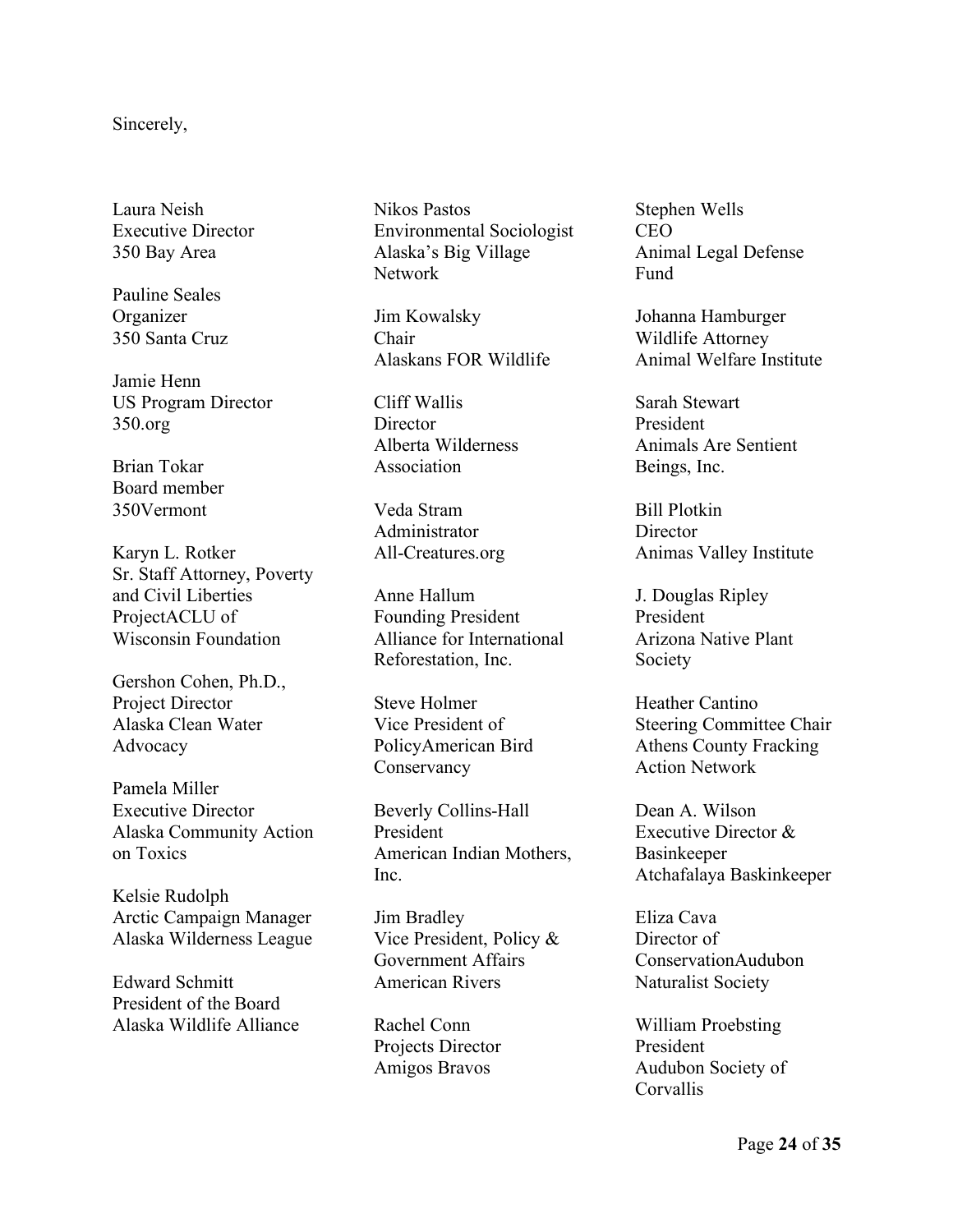Robert Fuchs Conservation Chair Audubon Society of Omaha, Nebraska

Eban Goodstein Director, Center for Environmental Policy Bard College

Brenna Bell Staff Attorney & Policy Coordinator Bark

Kevin Emmerich **Director** Basin and Range Watch

Marily Woodhouse **Director** Battle Creek Alliance/Defiance Canyon Raptor Rescue

David Gassman Co-Convenor Bay Area – System Change not Climate Change

Jordan Macha Executive Director Bayou City Waterkeeper

Karen Feridun Founder Berks Gas Truth

Jane Winn Executive Director Berkshire Environmental Action Team (BEAT)

Jay Feldman Executive Director Beyond Pesticides

Lisa Arkin Executive Director Beyond Toxics

Meg Foley Executive Director Big Morongo Canyon Preserve

Donnie Dann Past-President and Advocacy Chair Bird Conservation Network

Marcella Fremgen **Secretary** Black Canyon Audubon Society

Lilias Jarding, Ph.D. Coordinator Black Hills Clean Water Alliance

Charles Scribner Executive Director Black Warrior Riverkeeper

Paula Hood Co-Director Blue Mountains Biodiversity Project

Pam Conley Leader Boise Chapter of Great Old Broads for Wilderness

Mark Hefflinger Digital and Communications Director Bold Alliance

Katharine Brigham President Boulder Rights of Nature, Inc.

Alex Gillen Policy Director Bullsugar Alliance

Greg Suba Conservation Program **Director** California Native Plant Society

Chris Shutes FERC Projects Director California Sportfishing Protection Alliance

Linda Castro Assistant Policy Director California Wilderness **Coalition** 

Janet Santos Cobb Executive Officer California Wildlife Foundation/California **Oaks** 

Michael J. Painter Coordinator Californians for Western Wilderness

Rick Longinotti Co-chair Campaign for Sustainable Transportation

Josh Laughlin Executive Director Cascadia Wildlands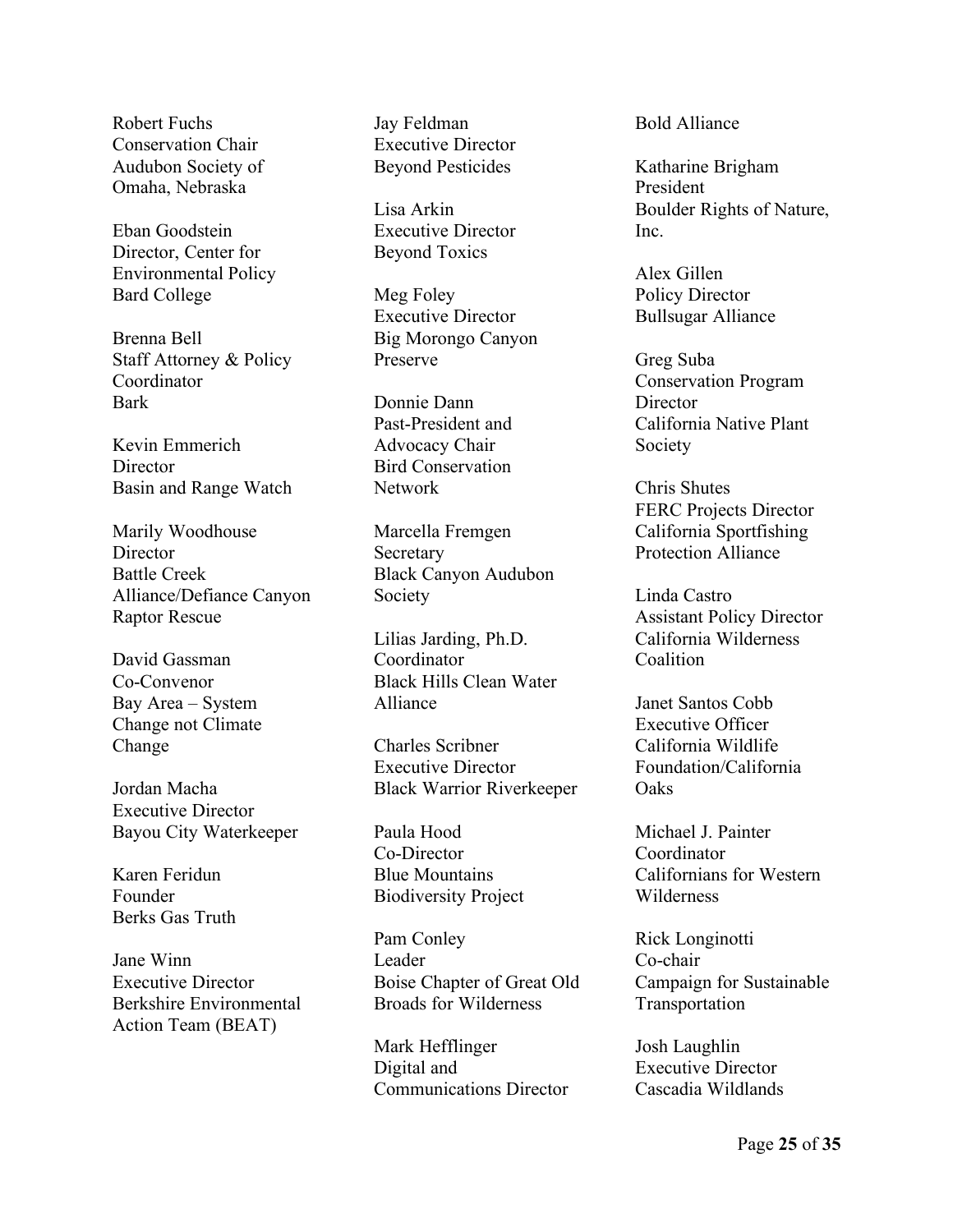Brett Hartl Government Affairs **Director** Center for Biological **Diversity** 

Caroline Cox Senior Scientist Center for Environmental Health

Chelsea Hodgkins Volunteer Coordinator Chesapeake Climate Action Network

Kerwin L. Olson Executive Director Citizens Action Coalition of IN

Paul V. Ferrazzi Executive Director Citizens Coalition for a Safe Community

Natasha Leger Executive Director (Interim) Citizens for a Healthy Community

Heidi J. Harmon Mayor City of San Luis Obispo

Andrew Grinberg National Campaigns Special Projects Manager Clean Water Action

Donald M. Goldberg Executive Director Climate Law & Policy Institute

Vernon Haltom Executive Director Coal River Mountain Watch

David Spreen CRTP Board Member/Spokesperson Coalition for Responsible Transportation Priorities

Alan Levine **Director** Coast Action Group

Charles Willer Executive Director Coast Range Association

Bayard Ewing Chair, Conservation **Committee** Colorado Native Plant Society

Lennie Roberts Legislative Advocate Committee for Green Foothills

Irina Anta Counsel Compassion Over Killing Amber Brooks Environmental Policy Manager Conservancy of Southwest Florida

Amy Laura Cahn Staff Attorney and Interim **Director** Conservation Law Foundation

Dave Werntz Science and Conservation **Director** Conservation Northwest

Cynthia W. Franklin Consumers for Safe Cell Phones

Cliff Eames Chairman, Board of Directors Copper Country Alliance

John Meyer Executive Director **Cottonwood** Environmental Law Center

Forest Jahnke Crawford Stewardship Project

Sharon Lewis Executive Director CT Coalition for Environmental Justice

William Franks President Cumberland-Harpeth Audubon Society

Robin Freeman Co-Director David Brower, Ronald Dellums Institute for Sustainable Policy and Action

Chris Weiss Executive Director DC Environmental Network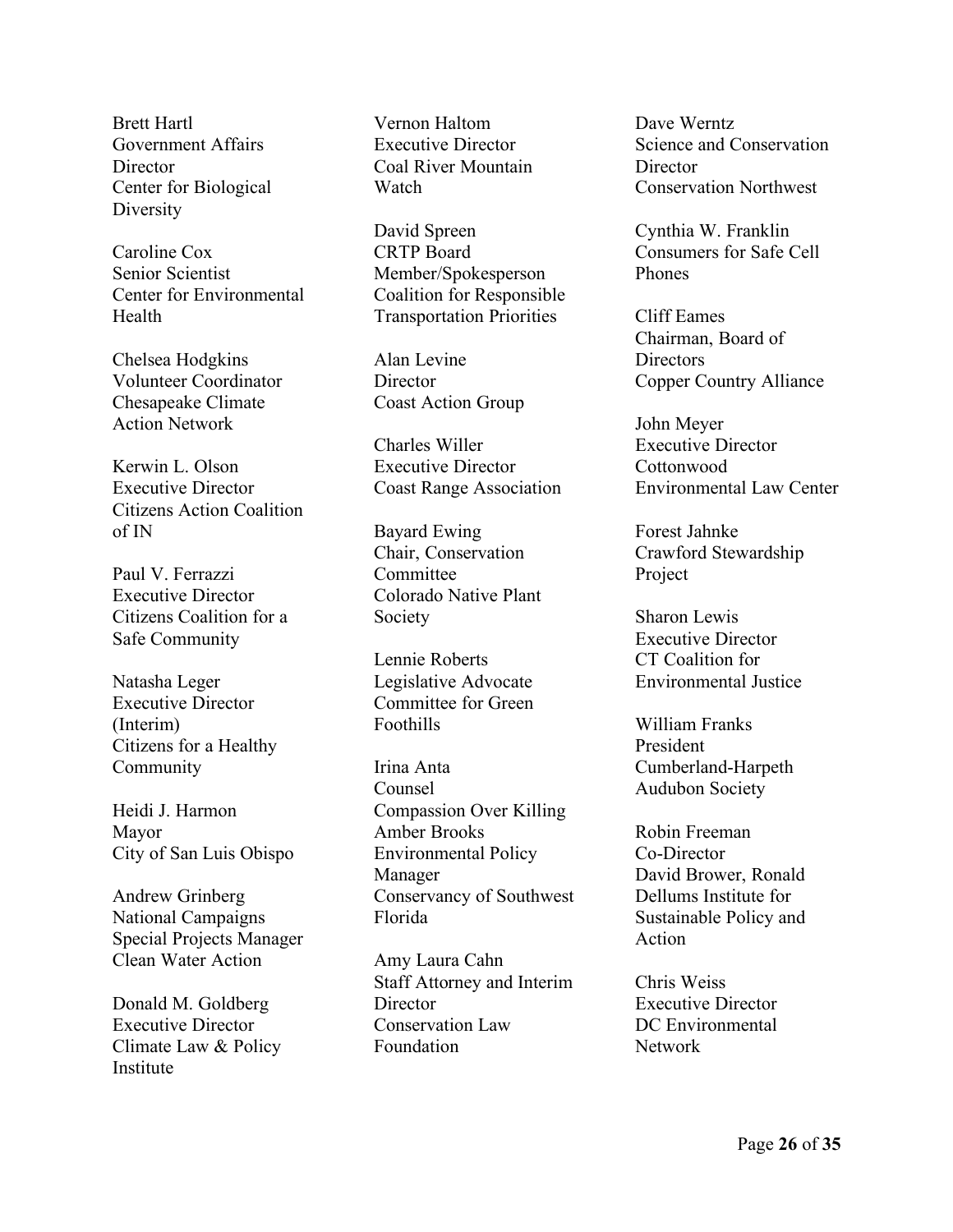Daryl Moch Chair DC Statehood Green Party

Bob Dreher Senior Vice President, Conservation Programs & General Counsel Defenders of Wildlife

Maya K. van Rossum Executive Director Delaware Riverkeeper

Andrew Mason Co-President Delaware-Otsego Audubon Soc. (NY)

Ed LaRue Board of Directors Desert Tortoise Council

Scot Quaranda Communications Director Dogwood Alliance

Stephen Brittle President Don't Waste Arizona

Mary Giardino Development Director Earth Guardians

Raul Garcia Senior Legislative Counsel Earthjustice

Linda Paul International Director Endangered Species Program Earthtrust

Aaron Mintzes Senior Policy Counsel Earthworks

Jon Way Founder Eastern Coyote/Coywolf Research

Noemi Lujan Perez Founder ECO Diversity Media LLC (ECODiversity Magazine)

Dan Brook Professor Eco-Eating

Mary Beth Brangan Executive Director Ecological Options Network, EON

Cara Campbell Chair Ecology Party of Florida

Dan Silver CEO Endangered Habitats League

Tara Thornton Program Director Endangered Species Coalition

Jon Goldstein Director, Regulatory and Legislative Affairs Environmental Defense Fund

Ann Mesnikoff Federal Legislative **Director** Environmental Law & Policy Center

Thomas Wheeler Executive Director Environmental Protection Information Center

Katie Cantrell Executive **Director** Factory Farming Awareness Coalition

Judi Poulson Chair Fairmont, MN Peace Group

John E. Peck Executive Director Family Farm Defenders

Scott Edwards Co-director, Food & Water **Justice** Food & Water Watch

Rene Umberger Executive Director For the Fishes

David C. Raskin, Ph.D. President Friends of Alaska National Wildlife Refuges

Michael Harris Director, Wildlife Law Program Friends of Animals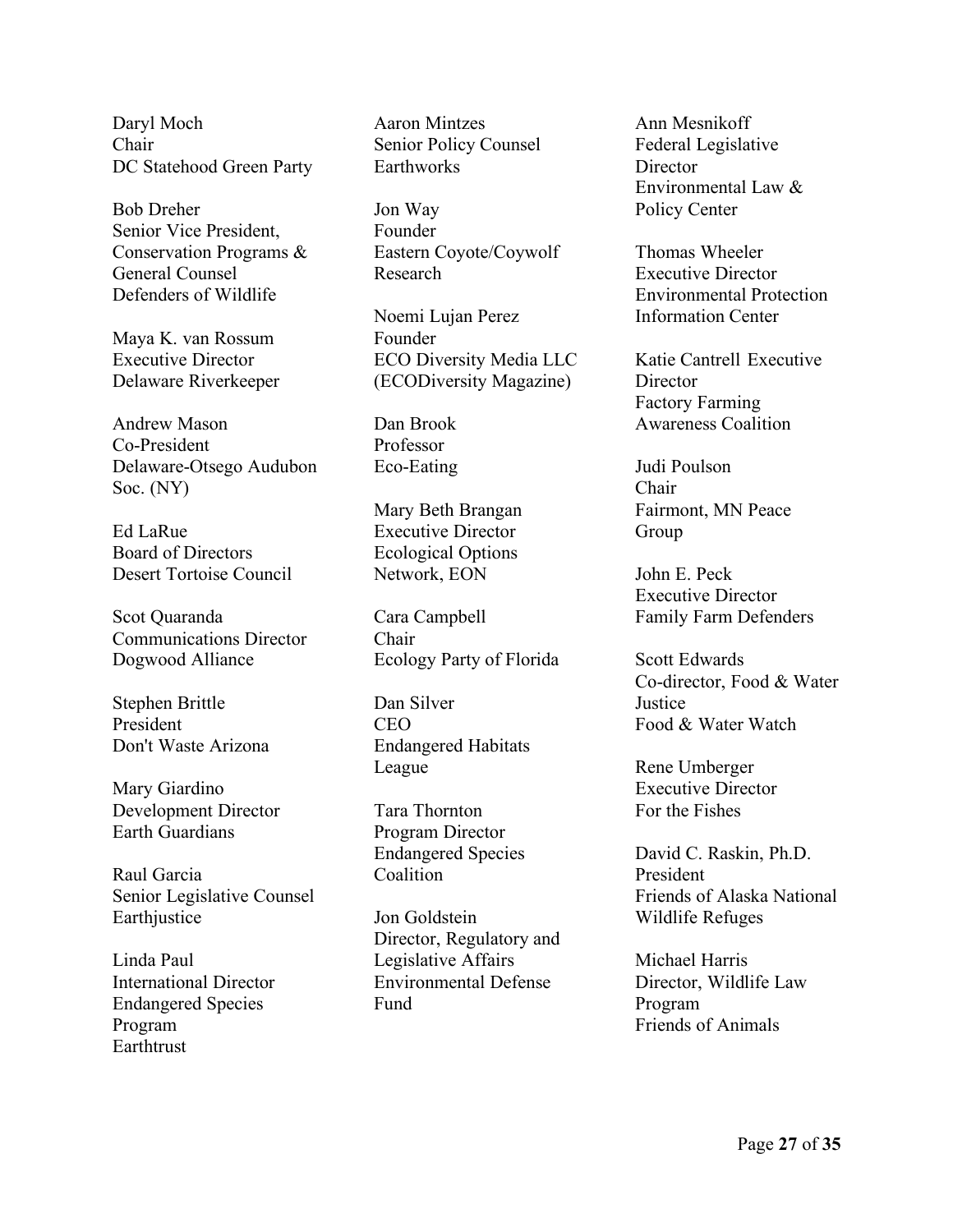Shannon Browne Community Partnerships **Director** Friends of Cascade-Siskiyou National Monument

Sandra Guldman Vice President Friends of Corte Madera Creek Watershed

Glenda Booth President Friends of Dyke Marsh

Robin Kaye Spokesperson Friends of Lana'i

Ed Friedman Chair Friends of Merrymeeting Bay

Shaaron Netherton Executive Director Friends of Nevada Wilderness

Ron Huber Executive Director Friends of Penobscot Bay

Kara Josephson Government Relations Manager Friends of the Boundary Waters Wilderness

Nicole Ghio Senior Fossil Fuels Program Manager Friends of the Earth US

Alan Farago VP Conservation Friends of the Everglades

Vivian Newman Friends of Weskeag

Michael Hansen Executive Director Gasp

Donald Davis Executive Director Georgia ForestWatch

Allyson E. Siwik Executive Director Gila Resources Information Project

Catherine Kleiber Spokesperson Global Union Against Radiation Deployment from Space

Rachael Thompson Executive Director Glynn Environmental Coalition

Cindy Charles Conservation **Chairperson** Golden West Women Flyfishers

Mary O'Brien Utah Forests Program **Director** Grand Canyon Trust

John Hadder **Director** Great Basin Resource **Watch** 

Fred Akers Administrator Great Egg Harbor Watershed Association

Shelley Silbert Executive Director Great Old Broads for Wilderness

David Stokes Executive Director Great Rivers Habitat Alliance

Veronica Warnock Conservation Director Greater Hells Canyon Council

Caroline Byrd Executive Director Greater Yellowstone Coalition

Kate Culver Co-Founder Green Party of Tennessee

Sarah Stock Program Director Green River Action Network

Jessica Loya National Policy Director GreenLatinos

Rolf Skar Campaigns Director Greenpeace USA

John Dreyfors Manager Greenway Transit Service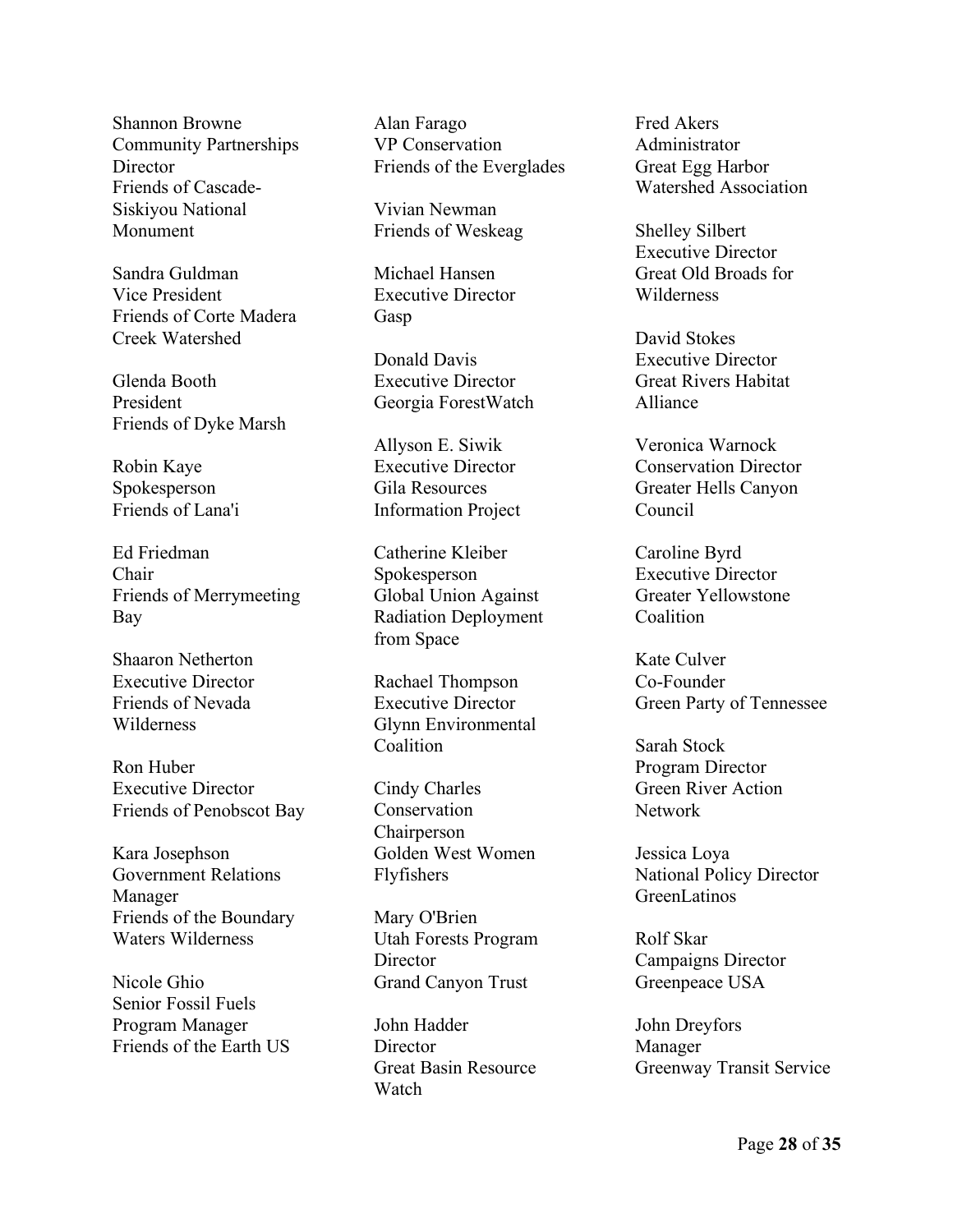Susan Silverman Executive Director Growing Alternative Resource Development and Enterprise Network (GARDEN), Inc.

Dr. Mildred McClain Executive Director Harambee House, Inc.

Linda Paul President Hawaii Audubon Society

Bruce D. Snyder, MD FAAN Coordinator Health Professionals for a Healthy Climate

Amy Laura Cahn Staff Attorney Healthy Communities & Environmental Justice Conservation Law Foundation

David Nickell Chair Heartwood Laura Esquivel Director of National Advocacy Hispanic Federation

Helen Drummond Executive Director Houston Audubon

Maureen Hackett Founder and President Howling For Wolves

Jennifer Kalt **Director** Humboldt Baykeeper

Kevin Lewis Executive Director Idaho Rivers United

Anita Carswell Communications Manager In Defense of Animals

Donald Cohen Executive Director In the Public Interest

Jeff N. Stant Executive Director Indiana Forest Alliance

Vicki N. Goldstein Founder and Executive **Director** Inland Ocean Coalition

Tom Kaye Executive Director Institute for Applied Ecology

Noah Oppenheim Executive Director Institute for Fisheries Resources (IFR)

Mark J. Palmer Associate Director International Marine Mammal Project, Earth Island Institute Stephen Miller Executive Director Islesboro Islands Trust

Jim Scheff **Director** Kentucky Heartwood

Timothy Coleman Executive Director Kettle Range Conservation Group

Kimberly Baker Executive Director Klamath Forest Alliance

Hector Sanchez Executive Director Labor Council for Latin American Advancement

Dave Becker Attorney Law Office of David H Becker, LLC

Madeleine Foote Legislative Representative League of Conservation **V**oters

John Weisheit Conservation Director Living Rivers & Colorado Riverkeeper

Tiffany Davy Outreach Director Long Beach Alliance for Clean Energy

Karen Reside **Secretary** Long Beach Gray Panthers

Margot Griswold, Ph.D. President Los Angeles Audubon Society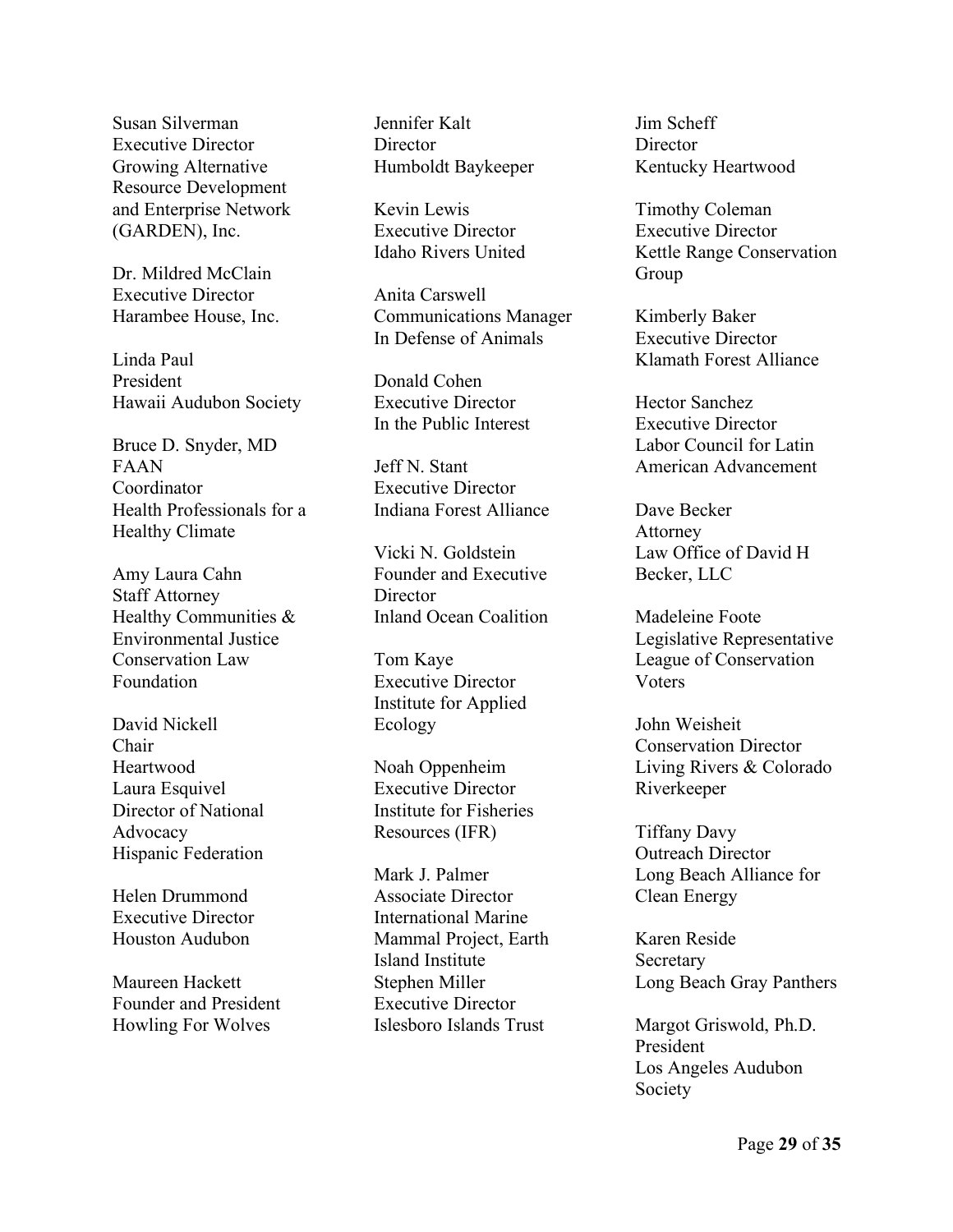Jeff Kuyper Executive Director Los Padres ForestWatch

Dr. Barry Kohl President Louisiana Audubon Council

Bruce Bodson President/Executive **Director** Lower Brazos Riverwatch

Dana Carl Ward Conservation Chair Lower Columbia Basin Audubon Society

Jason Flickner Waterkeeper & Director Lower Ohio River Waterkeeper

Susan Kirks President Madrone Audubon Society

Ed Friedman Spokesperson Maine Coalition to Stop Smart Meters

Steven H. Emerman Owner Malach Consulting

Gladys Schmitz **Sister** Mankato Area Environmentalists

Barbara Salzman President Marin Audubon Society

Michael Gravitz Director of Policy and Legislation Marine Conservation **Institute** 

Barbara Johnson President Maryland Ornithological Society

Jack Clarke Director, Advocacy Department Mass Audubon

Rachel Silverstein Executive Director Miami Waterkeeper

Ruth Kerzee Executive Director Midwest Pesticide Action **Center** 

Kathleen Heideman Mining Action Group of the Upper Peninsula

Scott Milburn President Minnesota Native Plant Society

Laura Cassiani Executive Director Mission Blue / Sylvia Earle Alliance

Sara Melnicoff Executive Director Moab Solutions

Stephanie Shepard Public Policy Coordinator Mojave Desert Land Trust Dena L Temple Past President Monmouth County Audubon Society

Benjamin Gabriel Executive Director Montana Wilderness Association

Erik Schneider Policy Analyst National Audubon Society

Rudy Arredondo President/CEO/Founder National Latino Farmers & Ranchers Trade Association

Ani Kame'enui Legislative Director National Parks Conservation Association

Scott Hajost Managing Director, Global Wildlife Whistleblower Program National Whistleblower **Center** 

Nancy Warren **Director** National Wolfwatcher Coalition

Emily Roberson **Director** Native Plant Conservation Campaign

Emily B. Roberson, Ph.D. **Director** Native Plant Society for the United States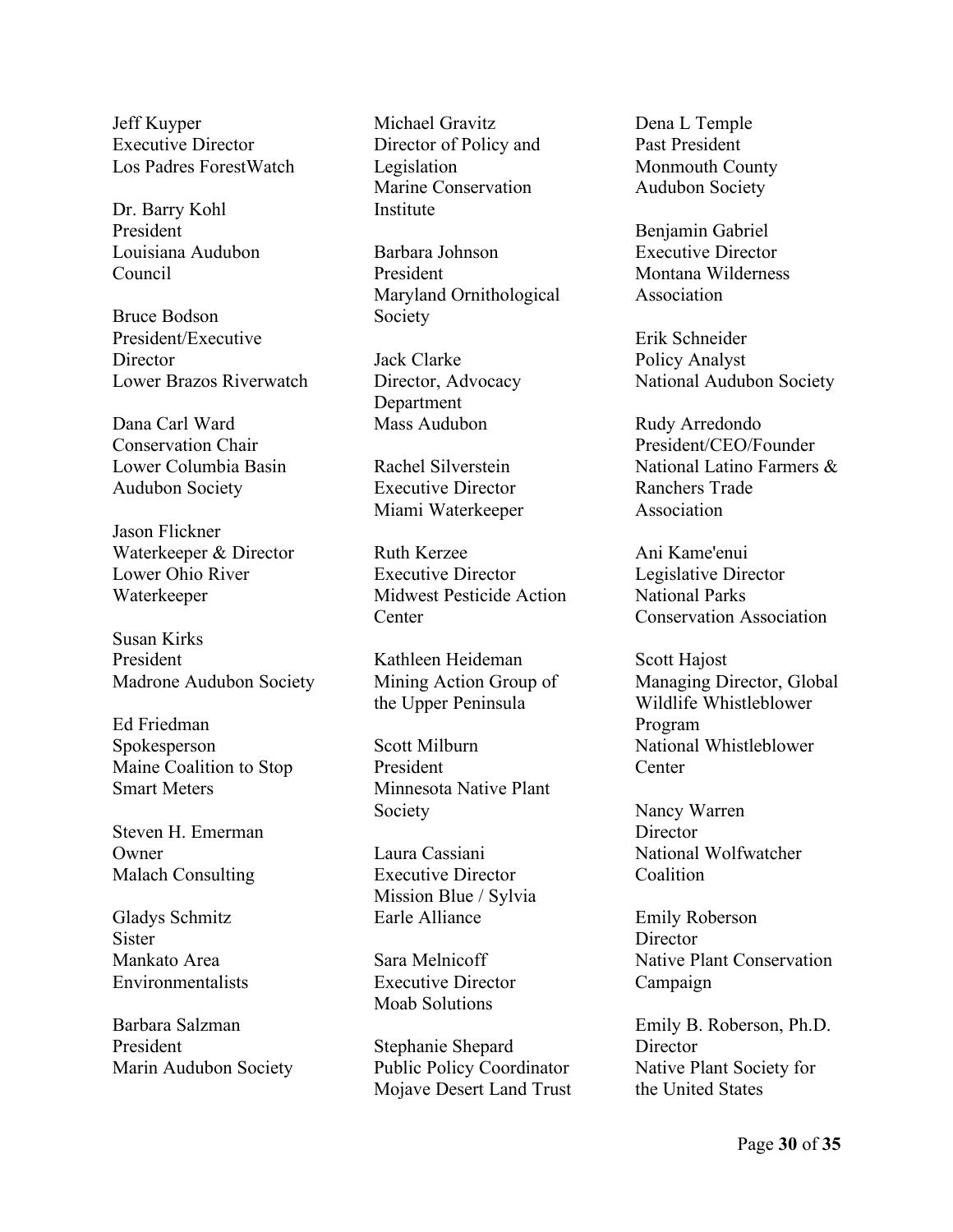Gerald Meral Director, California Water Program Natural Heritage Institute

Emmie Theberge Federal Project Director Natural Resources Council of Maine

Scott Slesinger Senior Advisor for Federal Affairs Natural Resources Defense Council

Melinda Hughes President Nature Abounds Deevon Quirolo President Nature Coast Conservation, Inc.

Rita Leadem Assistant Director NC WARN

Charlene Duncan Conservation Chair Nevada Native Plant Society

Judy Treichel Executive Director Nevada Nuclear Waste Task Force

Thomas Jervis President New Mexico Audubon Council

Douglas Meiklejohn Executive Director New Mexico Environmental Law Center

Oscar Simpson New Mexico Horse Council

Douglas Meiklejohn Executive Director New Mexico Law Center

Oscar Simpson State Chair New Mexico Sportsmen

Judy Calman Staff Attorney New Mexico Wilderness Alliance

Kathryn Heintz Executive Director New York City Audubon

Rachel Spector Director, Environmental Justice Program New York Lawyers for the Public Interest

Diana Umpierre Founder Night Sky Conservancy

Robert Kaye Conservation Committee Chairperson North Cascades Audubon Society

Larry Glass Executive Director Northcoast Environmental **Center** 

Wally Sykes Co-Founder Northeast Oregon Ecosystems

Matt Norton Policy Director Northeastern Minnesotans for Wilderness

Lisa Baraff Program Director Northern Alaska Environmental Center

Becky Mitchell Chair Northern Plains Resource Council

Rachel Bjork Board Member Northwest Animal Rights Organization (NARN)

Rick Steiner Professor and Conservation Biologist Oasis Earth

Dave Henson Executive Director Occidental Arts and Ecology Center

Lara Levison Senior Director, Federal **Policy** Oceana

Michael Stocker **Director** Ocean Conservation Research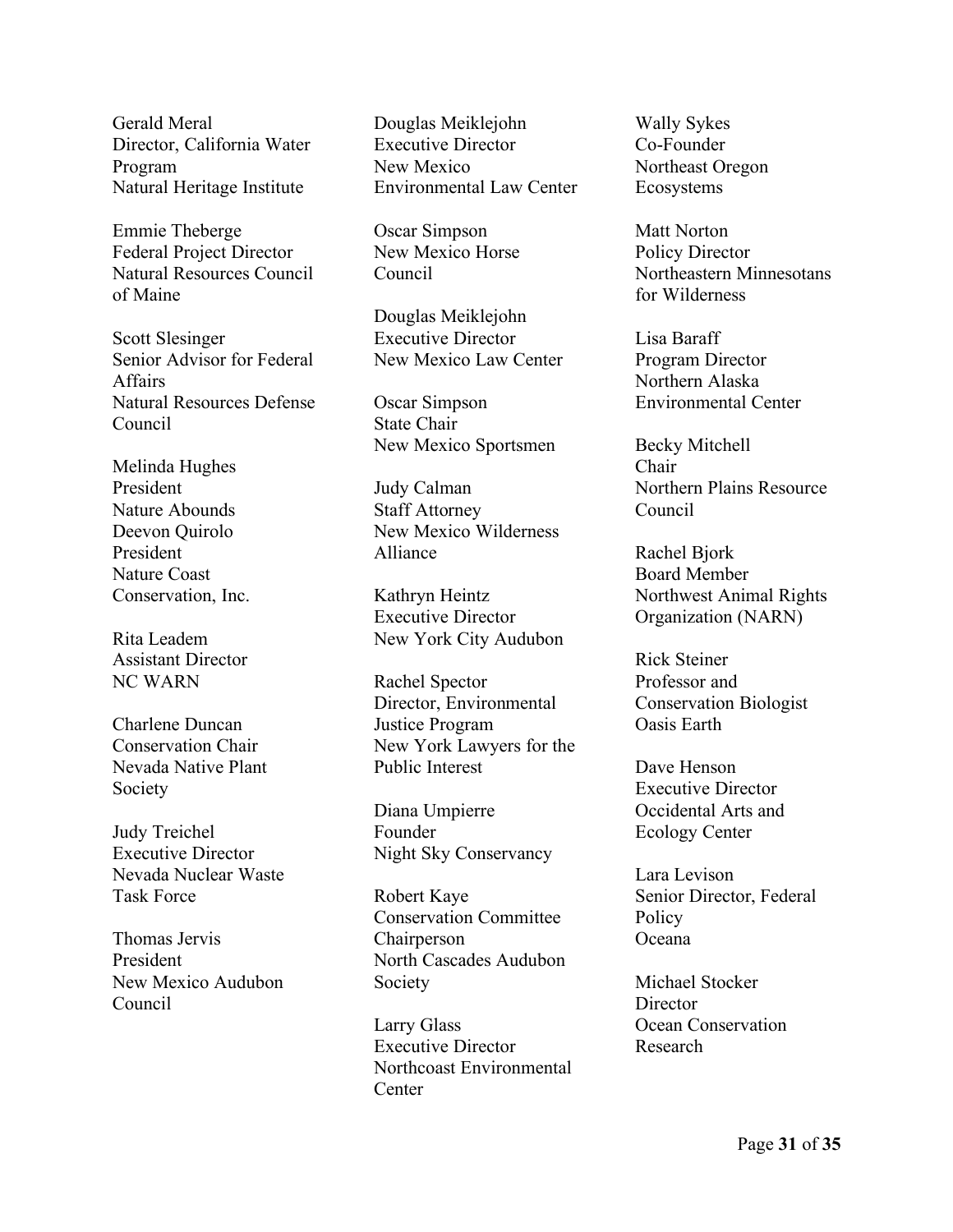Addie Haughey Associate Director, Government Relations

Ocean Conservancy Michael Stocker **Director** Ocean Conservation Research

David Kliegman Executive Director Okanogan Highlands Alliance

Shari Tarantino President Orca Conservancy

Dan Morse Conservation Director Oregon Natural Desert Association

Danielle Moser Wilderness Coordinator Oregon Wild

Vivian Stockman Vice Director Ohio Valley Environmental Coalition (OVEC)

Noah Oppenheim Executive Director Pacific Coast Federatin of Fishermen's Associations (PCFFA)

Gary Werner Executive Director Partnership for the National Trails System

Susan E. Kirks Chair, Board of Directors Paula Lane Action Network

Judy Irving Executive Director Pelican Media

Jenny Lisak Co-Director Pennsylvania Alliance for Clean Air and Water

Dennis Mader Executive Director People for Protecting Peace River, Inc

Dennis Endicott Webmaster and Membership Chair Peoria Audubon Society

Ginger Souders-Mason **Director** Pesticide Free Zone Daniel Dietrich **Owner** Point Reyes Safaris

Casey Camp-Horinek Councilwoman Ponca Tribe of Oklahoma

Joyce Evans Chair Powder River Basin Resource Council

Brooks Fahy Executive Director Predator Defense

Olivia Alperstein Deputy Director, Communications and **Policy** Progressive Caucus Action Fund

Jeff Ruch Executive Director Public Employees for Environmental Responsibility (PEER)

Mike Hudak **Director** Public Lands Project

Patrick Carlson Conservation Committee Co-Chair Quad City Audubon Society

Tim Keating Director Rainforest Relief

Lisa Owens Viani **Director** Raptors Are The Solution

Chance Cutrano Director of Special Projects and Strategic **Initiatives** Resource Renewal Institute

Michael Kellett Executive Director RESTORE: The North Woods Trisha Lotus Richardson Grove **Coalition**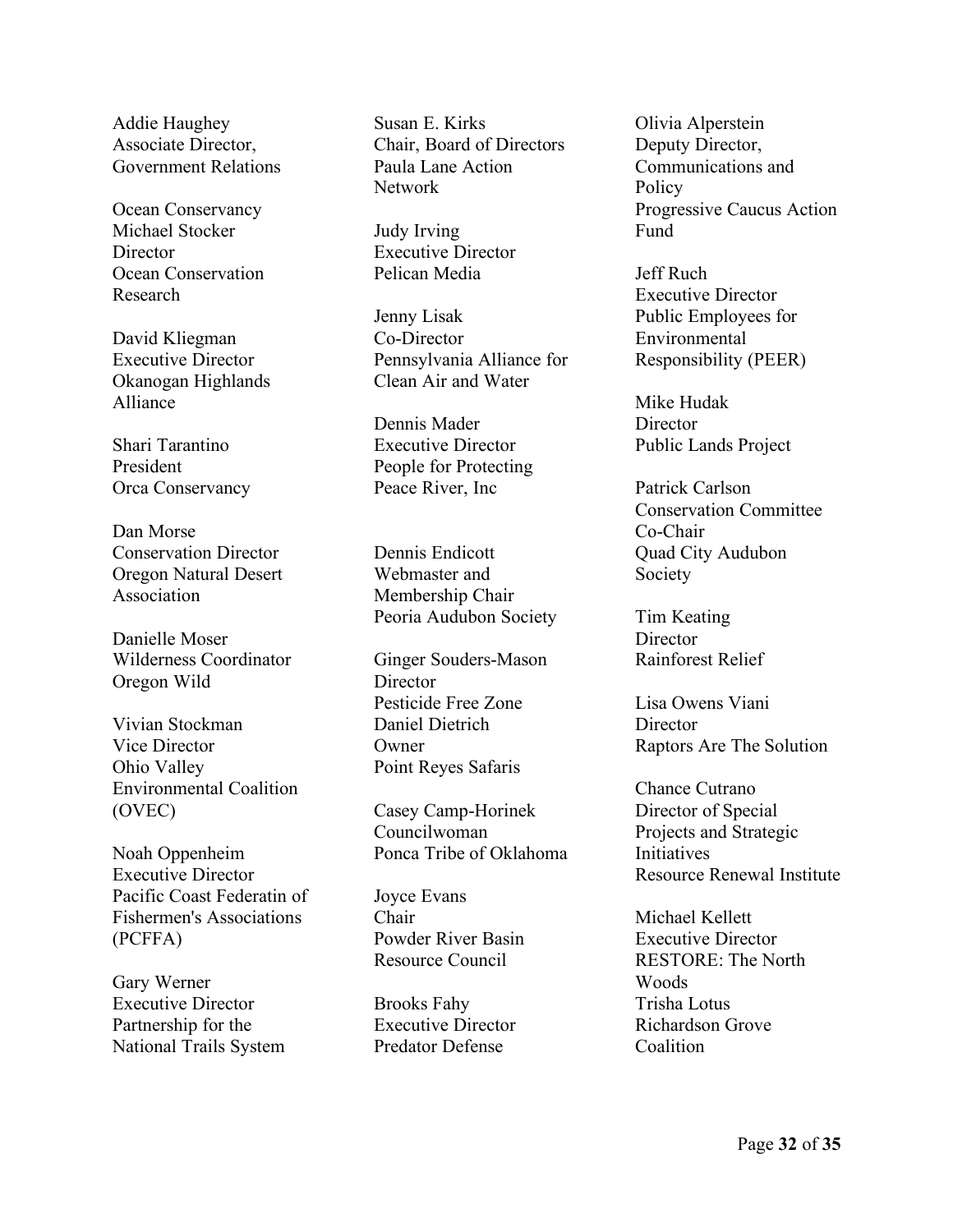Jan Mignone Project Director Richmond Trees

Mary C. Costello Executive Director Rock Creek Alliance

Tehri Parker Executive Director Rocky Mountain Wild

David Swanson Campaign Coordinator RootsAction.org

Don McEnhill Executive Director Russian Riverkeeper

William Bianco President Sacramento Audubon Society

Larry Glass Executive Director Safe Alternatives for our Forest Environment

Erica Cirino Science Writer, Artist, and Social Media Coordinator Safina Center

David Harrison Conservation Chair Salem Audubon Society

Erica Maharg Managing Attorney San Francisco Baykeeper

Jimbo Buickerood Program Manager, Lands and Forest Protection San Juan Citizens Alliance

Dolores Pollock President Santa Barbara Audubon Society

Pauline Seales Santa Cruz Climate Action Network

Christian Gerlach Volunteer Executive **Director** Save Nevada's Water: Ban Fracking In Nevada

Jean Gerth Board Member Save Our Cabinets

Melanie B. Rxuhlman President Save Our Saluda

Katherine O'Dea Executive Director Save Our Shores

Lori Andresen President Save Our Sky Blue Waters

Barbara Kennedy Coordinator Save Richardson Grove **Coalition** 

Kendra L. Beaver Staff Attorney Save the Bay

Kerry Kriger, Ph.D. Executive Director SAVE THE FROGS!

Gayle Hartmann President Save the Scenic Santa Ritas

Kay Charter Executive Director Saving Birds Thru Habitat

Carolyn Raffensperger Executive Director Science and Environmental Health Network

Stuart Scott **Director** ScientistsWarning.org

Cheryl A. Moody Executive Director Selkirk Conservation Alliance

Ara Marderosian Executive Director Sequoia ForestKeeper®

Leslie Fields Director, Environmental Justice and Community Partnerships Sierra Club

Christin Swearingen Chair Sierra Club, Alaska Chapter

Susan Britting Executive Director Sierra Forrest Legacy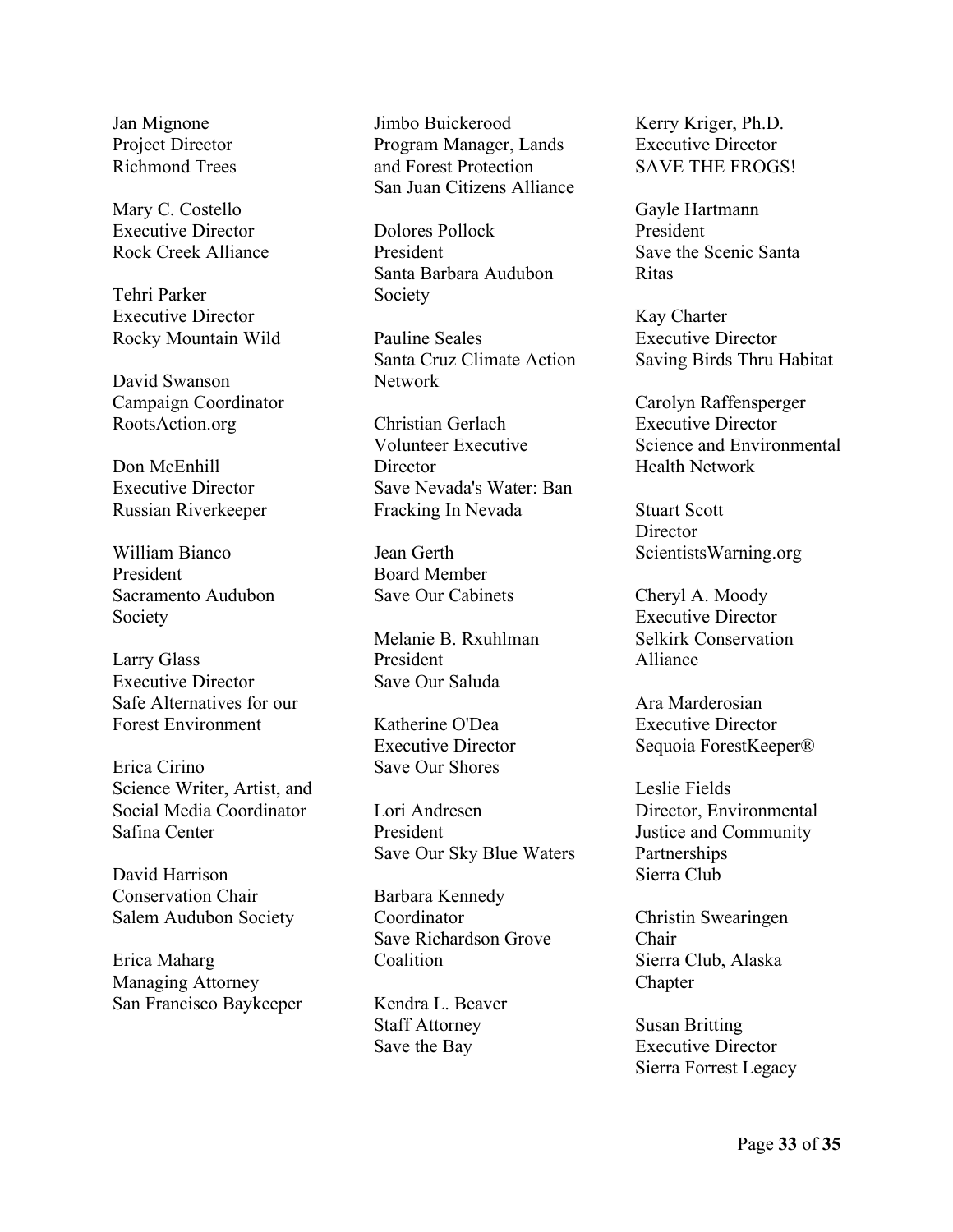Dave Willis Chair Soda Mountain Wilderness Council

Matthew Schwartz Executive Director South Florida Wildlands Association

Stanley Petrowski President South Umpqua Rural Community Partnership

Buck Lindekugel Grassroots Attorney Southeast Alaska Conservation Council

Navis A. Bermudez Federal Legislative **Director** Southern Environmental Law Center

Bob Lukinic Conservation Chair Southern Maryland Audubon Society

Jen Ujifusa Legislative Director Southern Utah Wilderness Alliance

Elizabeth Milliken President & CEO Spottswoode Winery, Inc.

Mitch Leachman Director of Programs St. Louis Audubon Society

Salvatore A. Salerno President Stanislaus Audubon Society

John Neville Advisory Board Chair Sustainable Arizona

Andrew Hayslip Executive Director Tampa Bay Waterkeeper

David Orr Texas River Revival

Will Fantle Co-Director Emeritus The Cornucopia Institute

Jacquelyn Evers Executive Director The Land Connection

Mike Petersen Executive Director The Lands Council

Emily Grave Laukahi Network Coordinator The Laukahi Network

Steve Shimek Executive Director The Otter Project and Monterey Coastkeeper

Arthur Waskow, Ph.D.Rabbi & Executive **Director** The Shalom Center

Miranda Fox Campaigns Manager The Story of Stuff Project Travis Longcore Science Director The Urban Wildlands Group

Alison Flint Senior Policy Analyst The Wilderness Society

James G Kimball **Director** Time Laboratory

Alexis Luckey Executive Director Toxic Free NC

Trish Swain Director and Co-FounderTrailSafe Nevada

Victoria Clark Executive Director Trustees for Alaska

Cassie Burdyshaw Advocacy & Policy **Director** Turtle Island Restoration Network

Stanley Petrowski President Umpqua Watersheds Inc.

Horst Schmidt President Upper Peninsula Environmental Coalition

Sarah Fields Program Director Uranium Watch